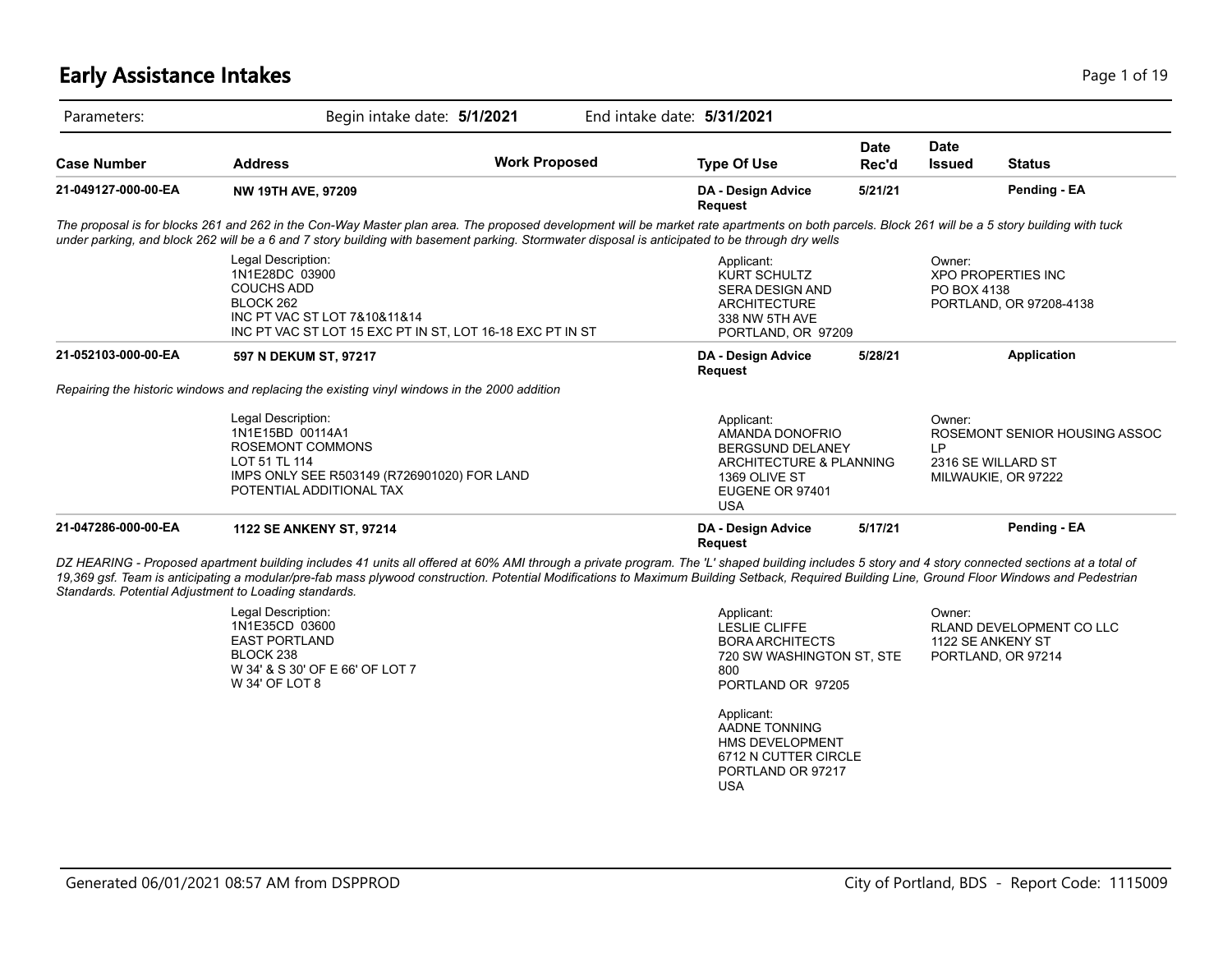# **Early Assistance Intakes** Page 2 of 19

| <b>Case Number</b>  | <b>Address</b>                                                                                                                                                                                                                                                             | <b>Work Proposed</b> | <b>Type Of Use</b>                                                                                                                                | <b>Date</b><br>Rec'd | <b>Date</b><br><b>Issued</b>                                                                            | <b>Status</b>                                                                                   |
|---------------------|----------------------------------------------------------------------------------------------------------------------------------------------------------------------------------------------------------------------------------------------------------------------------|----------------------|---------------------------------------------------------------------------------------------------------------------------------------------------|----------------------|---------------------------------------------------------------------------------------------------------|-------------------------------------------------------------------------------------------------|
| 21-049773-000-00-EA | 10413 E BURNSIDE ST, 97216                                                                                                                                                                                                                                                 |                      | DA - Design Advice<br>Request                                                                                                                     | 5/21/21              |                                                                                                         | Pending - EA                                                                                    |
|                     | Construction of a 211-unit six story (5 wood over 1 concrete) apartment building with one level of underground parking. Units will be restricted to households earning no more than 60% AMI.                                                                               |                      |                                                                                                                                                   |                      |                                                                                                         |                                                                                                 |
|                     | Legal Description:<br>1N2E34CB 12700<br>KILWORTH AC<br>INC VAC ST S OF & ADJ WLY 70' OF LOT 8                                                                                                                                                                              |                      | Applicant:<br><b>JOHN FISHER</b><br><b>INLAND OREGON, LLC</b><br>120 W CATALDO AVE #100<br>SPOKANE WA 99201<br>Applicant:<br><b>TODD WALTON</b>   |                      | Owner:<br>10425 E BURNSIDE ST<br>Owner:                                                                 | POWELL, FREDERICK C TR<br>PORTLAND, OR 97216-2735<br>POWELL, LORENE M TR<br>10425 E BURNSIDE ST |
|                     |                                                                                                                                                                                                                                                                            |                      | <b>INLAND OREGON, LLC</b><br>120 W CATALDO AVE #100<br>SPOKANE, WA 99201                                                                          |                      |                                                                                                         | PORTLAND, OR 97216-2735                                                                         |
| 21-047630-000-00-EA | 2515 SE 30TH AVE, 97202                                                                                                                                                                                                                                                    |                      | EA-Zoning & Inf. Bur.- no 5/20/21<br>mtg                                                                                                          |                      |                                                                                                         | Pending - EA                                                                                    |
|                     | 12 unit, 3 story, wood-frame, garden-style, walk-up 2 bedroom apartments. Includes landscaping and stormwater planters.                                                                                                                                                    |                      |                                                                                                                                                   |                      |                                                                                                         |                                                                                                 |
|                     | Legal Description:<br>1S1E12BA 06100<br><b>EAST PORTLAND HTS</b><br>BLOCK 5<br>LOT <sub>4</sub><br>LAND & IMPS, POTENTIAL ADDITIONAL TAX                                                                                                                                   |                      | Applicant:<br><b>ARMIN QUILICI</b><br><b>QUILICI ARCHITECTURE &amp;</b><br><b>DESIGN INC</b><br>210 SW MORRISON ST SUITE 600<br>PORTLAND OR 97204 |                      | Owner:<br>E LLC<br>425 S IOWA ST                                                                        | PORTLAND, OR 97239-3671                                                                         |
| 21-047484-000-00-EA | SW BUDDINGTON ST, 97219                                                                                                                                                                                                                                                    |                      | EA-Zoning & Inf. Bur.- no 5/14/21<br>mtg                                                                                                          |                      |                                                                                                         | Pending - EA                                                                                    |
|                     | RIP Code Analysis - New single family residence on undeveloped land. Approximately 3,000SF. Stormwater will drain to an existing drainage way via storm drain pipes coming from the new<br>development. Reference Previous Environmental Review approval # LU 19-184214 EN |                      |                                                                                                                                                   |                      |                                                                                                         |                                                                                                 |
|                     | Legal Description:<br>1S1E32BC 07701<br><b>WEST PORTLAND PK</b><br><b>BLOCK 55</b><br>LOT 32-34                                                                                                                                                                            |                      | Applicant:<br><b>TERRY AMUNDSON</b><br><b>KOBLE CREATIVE</b><br>ARCHITECTURE LLC<br>2117 NE OREGON ST #201<br>PORTLAND OR 97232                   |                      | Owner:<br><b>LAURENCE OLIVER</b><br>225 NE HYDE CIR<br>Owner:<br><b>JAREK HUNGER</b><br>225 NE HYDE CIR | HILLSBORO, OR 97124-6291<br>HILLSBORO, OR 97124-6291                                            |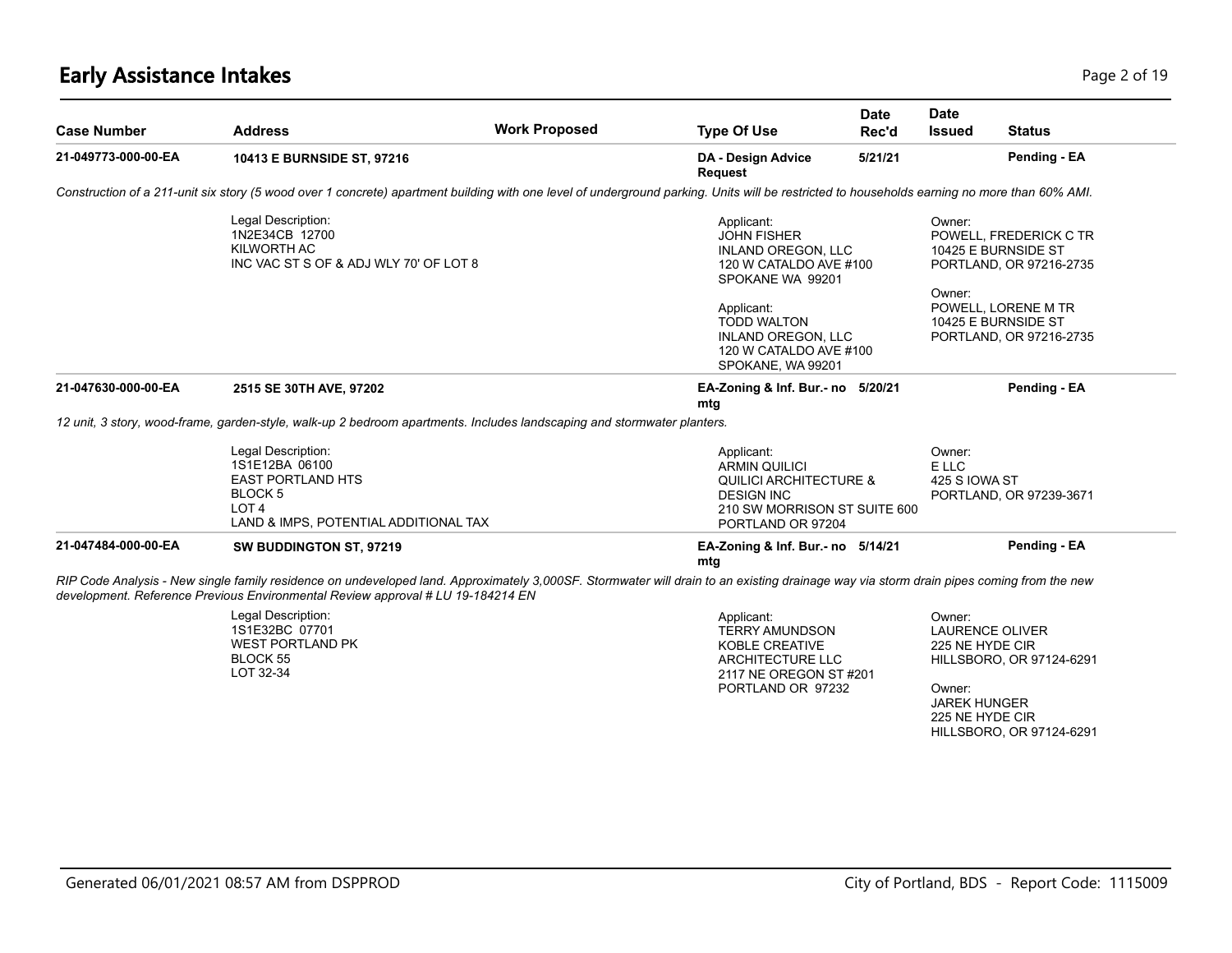# **Early Assistance Intakes** Page 1 of 19 and the state of 19 and the state of 19 and the state of 19 and the Page 3 of 19

| <b>Case Number</b>  | <b>Address</b>                                                                                                                                                                                           | <b>Work Proposed</b> | <b>Type Of Use</b>                                                                                                                                | <b>Date</b><br>Rec'd | <b>Date</b><br><b>Issued</b>                    | <b>Status</b>                                                                                                             |
|---------------------|----------------------------------------------------------------------------------------------------------------------------------------------------------------------------------------------------------|----------------------|---------------------------------------------------------------------------------------------------------------------------------------------------|----------------------|-------------------------------------------------|---------------------------------------------------------------------------------------------------------------------------|
| 21-047607-000-00-EA | 1314 SE CESAR E CHAVEZ BLVD, 97214                                                                                                                                                                       |                      | EA-Zoning & Inf. Bur.- no 5/20/21<br>mtg                                                                                                          |                      |                                                 | Pending - EA                                                                                                              |
|                     | 40 unit, 3 story, wood-frame, garden-style, walk-up apartments with a mix of 2 bedroom and 1 bedroom units. Includes outdoor areas, patios, landscaping and stormwater planters.                         |                      |                                                                                                                                                   |                      |                                                 |                                                                                                                           |
|                     | Legal Description:<br>1S1E01AD 18200<br><b>SUNNYSIDE ADD</b><br>BLOCK 10<br>LOT 12-14                                                                                                                    |                      | Applicant:<br><b>ARMIN QUILICI</b><br><b>QUILICI ARCHITECTURE &amp;</b><br><b>DESIGN INC</b><br>210 SW MORRISON ST SUITE 600<br>PORTLAND OR 97204 |                      | Owner:<br><b>PHO LOFTS LLC</b><br>425 S IOWA ST | PORTLAND, OR 97239-3671                                                                                                   |
| 21-051532-000-00-EA | 4326 SW WARRENS WAY, 97221                                                                                                                                                                               |                      | EA-Zoning & Inf. Bur.- no 5/28/21<br>mtg                                                                                                          |                      |                                                 | Pending - EA                                                                                                              |
|                     | RIP Code - New detached ADU and detached studio addition. Stormwater to be treated via green roof and routed to sewer due to steep site slopes                                                           |                      |                                                                                                                                                   |                      |                                                 |                                                                                                                           |
|                     | Legal Description:<br>1S1E08BB 04900<br><b>GREEN HILLS</b><br>BLOCK <sub>25</sub><br>W 20.83' OF LOT 2<br>LOT 3 EXC W 21.05' M/L                                                                         |                      | Applicant:<br>SCHUYLER SMITH<br>POLYPHON ARCHITECTURE &<br><b>DESIGN</b><br>4103 NE TILLAMOOK ST<br>PORTLAND, OR 97212                            |                      | Owner:<br>ELIZABETH BOWER<br>Owner:             | 4326 SW WARRENS WAY<br>PORTLAND, OR 97221-3246<br><b>DOUGLAS NORMAN</b><br>4326 SW WARRENS WAY<br>PORTLAND, OR 97221-3246 |
| 21-047658-000-00-EA | 3719 SW 12TH AVE, 97239                                                                                                                                                                                  |                      | EA-Zoning & Inf. Bur.- no 5/20/21<br>mtg                                                                                                          |                      |                                                 | Pending - EA                                                                                                              |
|                     | 19 unit, 4 story, wood-frame, stair apartments with 1 bedroom units. Includes outdoor areas, patios, balconies, landscaping and stormwater planters.                                                     |                      |                                                                                                                                                   |                      |                                                 |                                                                                                                           |
|                     | Legal Description:<br>1S1E09CA 00600<br>PORTLAND CITY HMSTD<br>BLOCK 35<br>LOT <sub>3</sub>                                                                                                              |                      | Applicant:<br><b>ARMIN QUILICI</b><br><b>QUILICI ARCHITECTURE &amp;</b><br><b>DESIGN INC</b><br>210 SW MORRISON ST SUITE 600<br>PORTLAND OR 97204 |                      | Owner:                                          | PATH DEVELOPMENT LLC<br>7213 S VIRGINIA AVE<br>PORTLAND, OR 97219                                                         |
| 21-050423-000-00-EA | SE, 97202                                                                                                                                                                                                |                      | EA-Zoning & Inf. Bur.-<br>w/mtg                                                                                                                   | 5/25/21              |                                                 | Pending - EA                                                                                                              |
| water disposal.     | New 2-story (4,900 sf footprint) warehouse building with offices and tenants occupying each floor, serviced by 2 separate garage doors. A 15' tall 48" dia. dry-well under floor slab proposed for storm |                      |                                                                                                                                                   |                      |                                                 |                                                                                                                           |
|                     | Legal Description:<br>1S1E11AC 14700<br><b>FEURERS ADD</b><br><b>BLOCK 7 TL 14700</b>                                                                                                                    |                      | Applicant:<br>SINAN GUMUSOGLU<br><b>SINAN GUMUSOGLU</b><br>ARCHITECTURE LLC<br>13175 SW BULL MOUNTAIN ROAD                                        |                      | Owner:<br><b>VPW LLC</b>                        | 5611 NE COLUMBIA BLVD<br>PORTLAND, OR 97218-1237                                                                          |

TIGARD OR 97224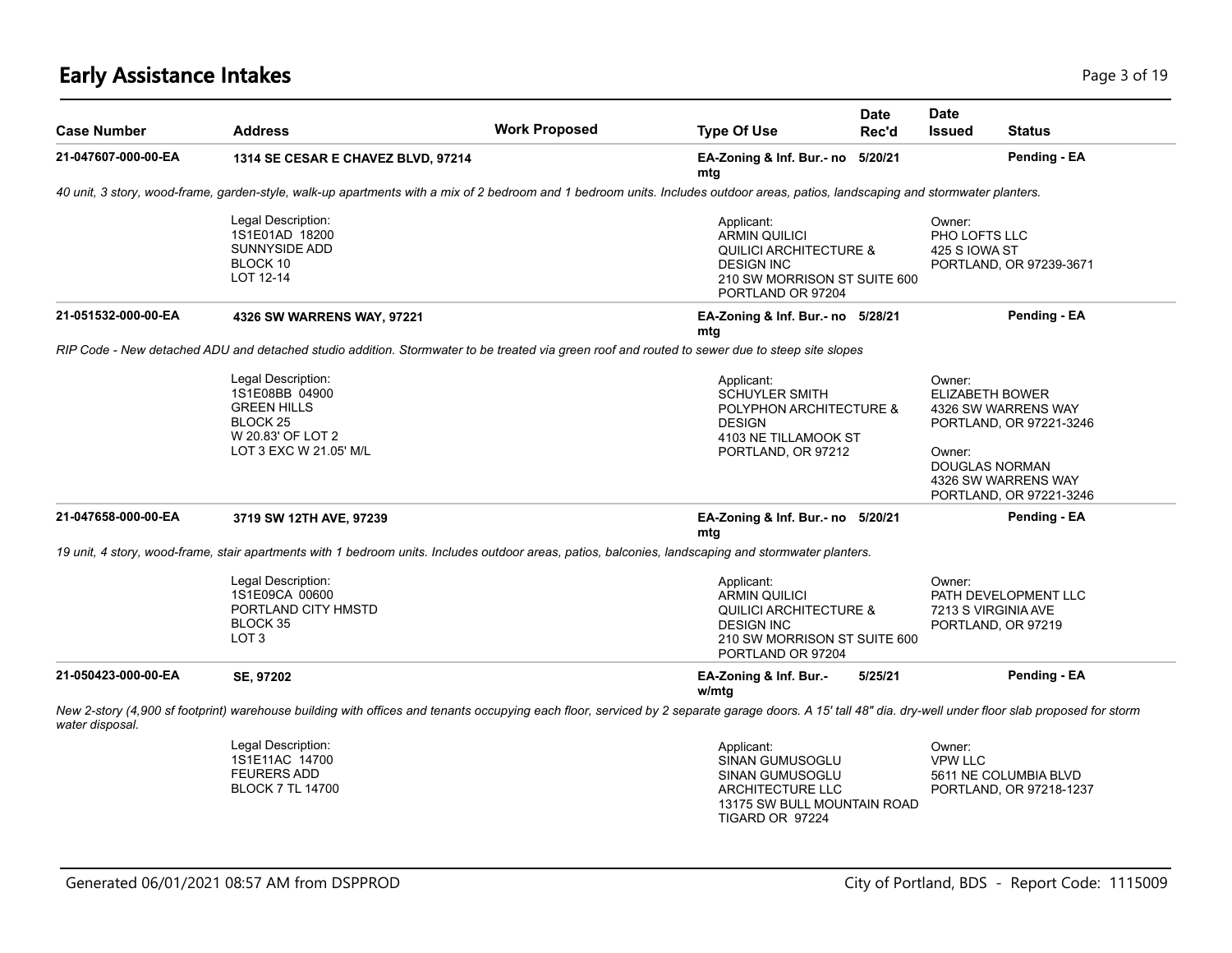## **Early Assistance Intakes** Page 4 of 19

| <b>Case Number</b>  | <b>Address</b>                                                                                                                                                                                                                                                                  | <b>Work Proposed</b> | <b>Type Of Use</b>                                                                                                             | <b>Date</b><br>Rec'd | <b>Date</b><br><b>Issued</b>          | <b>Status</b>                                                                                                             |
|---------------------|---------------------------------------------------------------------------------------------------------------------------------------------------------------------------------------------------------------------------------------------------------------------------------|----------------------|--------------------------------------------------------------------------------------------------------------------------------|----------------------|---------------------------------------|---------------------------------------------------------------------------------------------------------------------------|
| 21-047390-000-00-EA | 10360 NE WASCO ST, 97220                                                                                                                                                                                                                                                        |                      | EA-Zoning & Inf. Bur.-<br>w/mtg                                                                                                | 5/14/21              |                                       | Pending - EA                                                                                                              |
|                     | 72 affordable apartments 1,2, and 3 bedroom in a seven story C shaped building. Community room on ground floor, 31 parking spaces, bike parking, leasing office.                                                                                                                |                      |                                                                                                                                |                      |                                       |                                                                                                                           |
|                     | Legal Description:<br>1N2E34BB 03600<br>POWERS ADD<br>BLOCK 6<br>LOT 7-12                                                                                                                                                                                                       |                      | Applicant:<br><b>GREG WHITELEY</b><br>STEWARSHIP PROPERTIES LLC<br>1247 VILLARD ST #100<br>EUGENE OR 97403<br><b>USA</b>       |                      | Owner:                                | <b>BUSCH, DORIS M TR ET AL</b><br>22241 PACIFIC COAST HWY #D<br>MALIBU, CA 90265-4084                                     |
| 21-043148-000-00-EA | SW NOTTINGHAM DR, 97201                                                                                                                                                                                                                                                         |                      | EA-Zoning & Inf. Bur.-<br>w/mtg                                                                                                | 5/4/21               |                                       | Pending - EA                                                                                                              |
|                     | Existing Code (not RIP): New 2-Level Single Family Residence on vacant lot with attached garage. Follow-up questions on Envl C and P-Zone, Stream setback from E-Zone Re-Mapping site meeting<br>with Mindy Brooks and Daniel Soebbing. Project has been in design for 2 years. |                      |                                                                                                                                |                      |                                       |                                                                                                                           |
|                     | Legal Description:<br>1S1E09BC 05100<br><b>WEISS ADD</b><br>LOT <sub>4</sub>                                                                                                                                                                                                    |                      | Applicant:<br><b>TIMOTHY SCHOUTEN</b><br>GIULIETTI/SCHOUTEN/WEBER<br>ARCHITECTS, PC<br>2800 NW THURMAN ST<br>PORTLAND OR 97210 |                      | Owner:<br>Owner:<br><b>JASON BRAY</b> | <b>CANDICE BOSWELL-BRAY</b><br>2211 ROSE VALLEY RD<br>KELSO, WA 98626-9677<br>2211 ROSE VALLEY RD<br>KELSO, WA 98626-9677 |
| 21-044078-000-00-EA | <b>RIGHT OF WAY</b>                                                                                                                                                                                                                                                             |                      | EA-Zoning & Inf. Bur.-<br>w/mtg                                                                                                | 5/5/21               |                                       | Pending - EA                                                                                                              |

*This project proposes bridge maintenance to retrofit the bridge to address seismic vulnerabilities under the Cascadia Subduction Zone seismic event (CSZE). No new or additional impervious surface will be created, so there is no trigger for stormwater disposal.*

> Applicant: MIKE GREEN CITY OF GRESHAM 1333 NW EASTMAN PKWY GRESHAM, OR 97030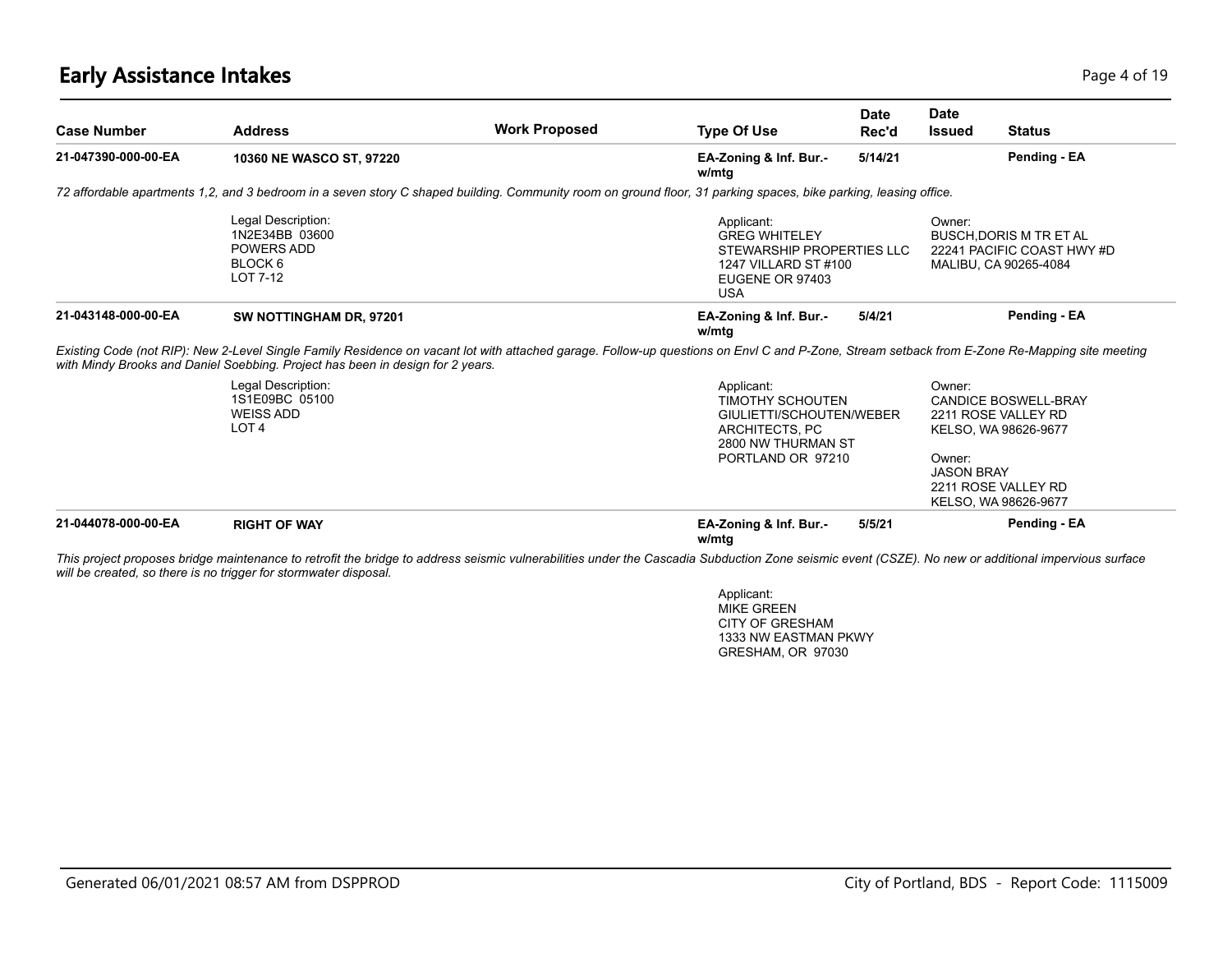| <b>Case Number</b>                               | <b>Address</b>                                                                                                                                                                                                                                              | <b>Work Proposed</b> | <b>Type Of Use</b>                                                                                                                      | Date<br>Rec'd | <b>Date</b><br><b>Issued</b>                                                                          | <b>Status</b>                                                                                                        |                                                                              |  |  |
|--------------------------------------------------|-------------------------------------------------------------------------------------------------------------------------------------------------------------------------------------------------------------------------------------------------------------|----------------------|-----------------------------------------------------------------------------------------------------------------------------------------|---------------|-------------------------------------------------------------------------------------------------------|----------------------------------------------------------------------------------------------------------------------|------------------------------------------------------------------------------|--|--|
| 21-052099-000-00-EA                              | 1525 SE GRAND AVE, 97214                                                                                                                                                                                                                                    |                      | EA-Zoning & Inf. Bur.-<br>w/mtg                                                                                                         | 5/28/21       |                                                                                                       | <b>Application</b>                                                                                                   |                                                                              |  |  |
| Restoration of use and structure damaged by fire |                                                                                                                                                                                                                                                             |                      |                                                                                                                                         |               |                                                                                                       |                                                                                                                      |                                                                              |  |  |
|                                                  | Legal Description:<br>1S1E02CB 09200<br><b>STEPHENS ADD</b><br>BLOCK 60<br>LOT 3&4                                                                                                                                                                          |                      |                                                                                                                                         |               | Applicant:<br>PETER FINLEY FRY<br><b>FINLEY FRY</b><br>303 NW UPTOWN TERRACE #1B<br>PORTLAND OR 97210 |                                                                                                                      | Owner:<br><b>GRAND/ANGEL LLC</b><br>PO BOX 230968<br><b>TIGARD, OR 97281</b> |  |  |
|                                                  |                                                                                                                                                                                                                                                             |                      | Applicant:<br><b>JOSEPH ANGEL</b><br><b>GRAND/ANGEL LLC</b><br>PO BOX 230968<br>TIGARD OR 97281<br><b>USA</b>                           |               |                                                                                                       |                                                                                                                      |                                                                              |  |  |
| 21-049129-000-00-EA                              | 432 NE 74TH AVE, 97213                                                                                                                                                                                                                                      |                      | EA-Zoning & Inf. Bur.-<br>w/mtg                                                                                                         | 5/20/21       |                                                                                                       | Pending - EA                                                                                                         |                                                                              |  |  |
|                                                  | RIP Code Analysis - Multi-family affordable housing development with approximately 125 units with associated on-site parking and site improvements on a split-zone (CM2 & R2.5) site. Stormwater<br>will be managed on site in accordance w/ BES standards. |                      |                                                                                                                                         |               |                                                                                                       |                                                                                                                      |                                                                              |  |  |
|                                                  | Legal Description:<br>1N2E32DB 04100<br>MT TABOR VILLA<br>BLOCK <sub>22</sub><br>LOT 1&46 EXC PT IN ST<br>LOT 2-14&33-45                                                                                                                                    |                      | Applicant:<br>DANIEL EDDIE<br><b>HOLST ARCHITECTURE</b><br>123 NE 3RD AVE, SUITE 310<br>PORTLAND OR 97232<br><b>USA</b>                 |               | Owner:<br><b>METRO</b>                                                                                | 600 NE GRAND AVE<br>PORTLAND, OR 97232                                                                               |                                                                              |  |  |
| 21-048135-000-00-EA                              | 4520 N COLONIAL AVE, 97217                                                                                                                                                                                                                                  |                      | EA-Zoning & Inf. Bur.-<br>w/mtg                                                                                                         | 5/17/21       |                                                                                                       | Pending - EA                                                                                                         |                                                                              |  |  |
|                                                  | Development of a three story multi-family apartment building. Site will provide bike parking, on site parking, and has designated easements for fire access and pedestrian access to the adjacent site.                                                     |                      |                                                                                                                                         |               |                                                                                                       |                                                                                                                      |                                                                              |  |  |
|                                                  | Legal Description:<br>1N1E21AD 13700<br>ETHEL LYNN ADD<br><b>BLOCK 2</b><br>N 36 2/3' OF LOT 2<br>S 13 1/3' OF LOT 3                                                                                                                                        |                      | Applicant:<br><b>CARRIE STRICKLAND</b><br><b>WORKS PROGRESS</b><br><b>ARCHITECTURE</b><br>811 SE STARK ST, STE 210<br>PORTLAND OR 97214 |               | Owner:<br><b>KEVIN BJERRE</b><br>Owner:<br><b>LLC</b>                                                 | 4520 N COLONIAL AVE<br>PORTLAND, OR 97217<br>CG LARNER GENERAL CONTRACTING<br>1527 SW 57TH AVE<br>PORTLAND, OR 97221 |                                                                              |  |  |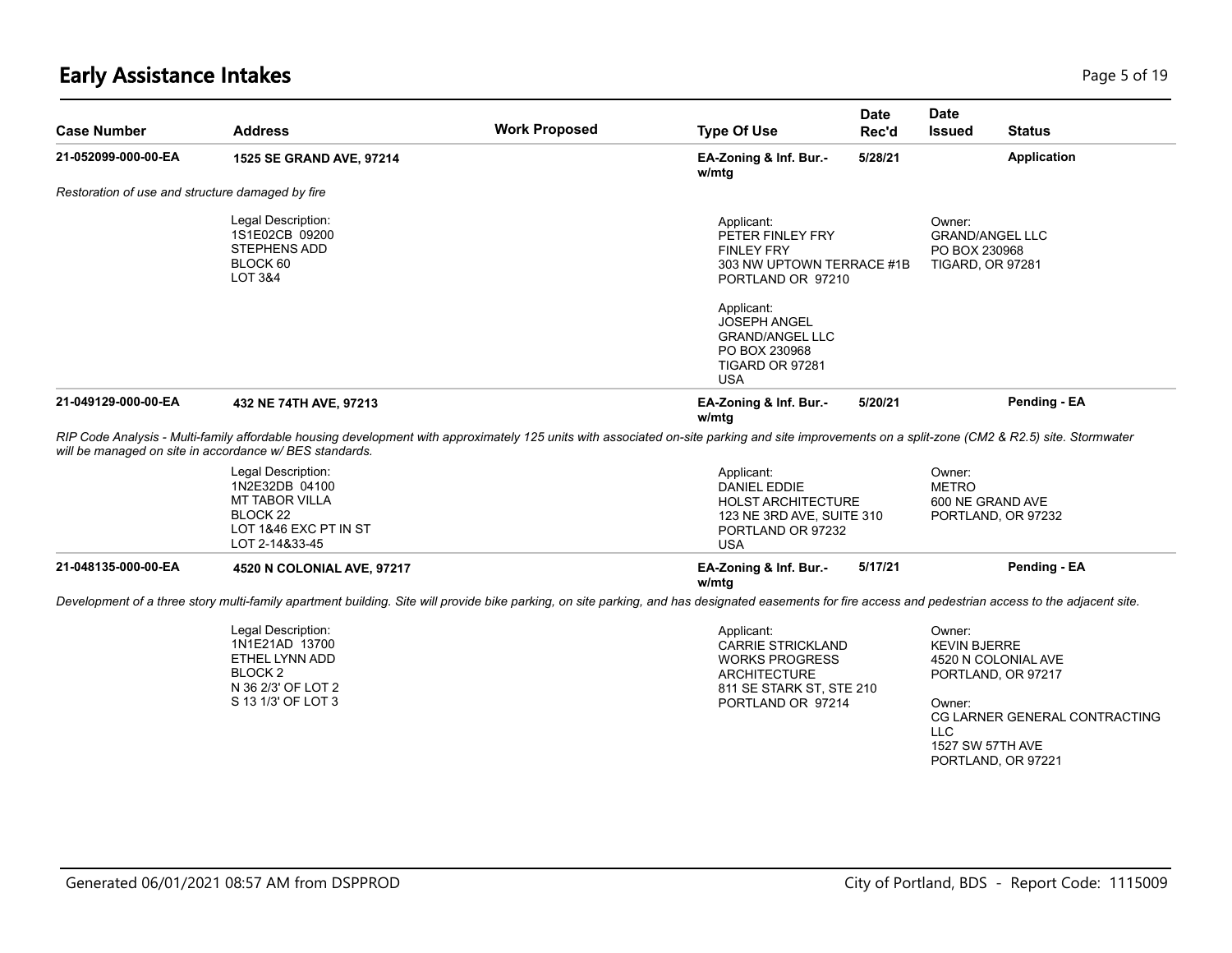# **Early Assistance Intakes** Page 6 of 19

| <b>Case Number</b>  | <b>Address</b>                                                                                                                                                                                                                                                                                                                                                                                    | <b>Work Proposed</b> | <b>Type Of Use</b>                                                                                                      | Date<br>Rec'd | <b>Date</b><br><b>Issued</b>                    | <b>Status</b>                                                                                      |
|---------------------|---------------------------------------------------------------------------------------------------------------------------------------------------------------------------------------------------------------------------------------------------------------------------------------------------------------------------------------------------------------------------------------------------|----------------------|-------------------------------------------------------------------------------------------------------------------------|---------------|-------------------------------------------------|----------------------------------------------------------------------------------------------------|
| 21-048578-000-00-EA | 3314 SE POWELL BLVD, 97202                                                                                                                                                                                                                                                                                                                                                                        |                      | EA-Zoning & Inf. Bur.-<br>w/mtg                                                                                         | 5/19/21       |                                                 | Pending - EA                                                                                       |
| commercial use.     | The project team is looking at two new commercial development options, with Option B, being chosen as the option for discussion. Option A: The proposed scope of work includes the design and<br>construction of a new one-story, 5,000 SF commercial building. Option B: The proposed scope of work includes the design and construction of a new 3-story, 28,000 SF core and shell building for |                      |                                                                                                                         |               |                                                 |                                                                                                    |
|                     | Legal Description:<br>1S1E12CA 07200<br><b>WAVERLEIGH HTS</b><br><b>BLOCK 28 TL 7200</b>                                                                                                                                                                                                                                                                                                          |                      | Applicant:<br>REBECCA LITTMAN-SMITH<br><b>SCOTT EDWARDS</b><br>ARCHITECTURE<br>2525 E BURNSIDE ST<br>PORTLAND, OR 97214 |               | Owner:<br>H & R MILLER LP<br>8510 S 29TH WAY    | PHOENIX, AZ 85042                                                                                  |
| 21-043784-000-00-EA | 3212 SW 10TH AVE, 97239                                                                                                                                                                                                                                                                                                                                                                           |                      | EA-Zoning & Inf. Bur.-<br>w/mtg                                                                                         | 5/6/21        |                                                 | Pending - EA                                                                                       |
|                     | 50,000 SF 85 studios affordable housing with 27 parking stalls.                                                                                                                                                                                                                                                                                                                                   |                      |                                                                                                                         |               |                                                 |                                                                                                    |
|                     | Legal Description:<br>1S1E09AC 04000<br>PORTLAND CITY HMSTD<br>BLOCK 82<br>LOT <sub>7</sub>                                                                                                                                                                                                                                                                                                       |                      | Applicant:<br><b>JOHN WRIGHT</b><br><b>WRIGHT ARCHITECTURE</b><br>2222 NE OREGON ST<br>PORTLAND, OR 97232               |               | Owner:                                          | FORWARD BUILDING LLC<br>1132 SW 19TH AVE #905<br>PORTLAND, OR 97205                                |
| 21-051544-000-00-EA | 613 NE COLUMBIA BLVD, 97211                                                                                                                                                                                                                                                                                                                                                                       |                      | EA-Zoning & Inf. Bur.-<br>w/mtg                                                                                         | 5/27/21       |                                                 | <b>Application</b>                                                                                 |
|                     | Redevelopment of portions of several industrial lots for trailer parking for a tenant in Building B of the Bridge Point I-5 project (permit 21-040151-CO).                                                                                                                                                                                                                                        |                      |                                                                                                                         |               |                                                 |                                                                                                    |
|                     | Legal Description:<br>1N1E11C 01100<br>SECTION 11 1N 1E<br>TL 1100 2.85 ACRES                                                                                                                                                                                                                                                                                                                     |                      | Applicant:<br><b>SUZANNAH STANLEY</b><br><b>MACKENZIE</b><br>1515 SE WATER AVE, STE 100<br>PORTLAND OR 97214            |               | Owner:<br>PO BOX 672<br>Owner:<br>PO BOX 301639 | PORFILY VENTURES<br>PRINEVILLE, OR 97754<br><b>LAMM INVESTMENTS LLC</b><br>PORTLAND, OR 97294-9639 |
|                     |                                                                                                                                                                                                                                                                                                                                                                                                   |                      |                                                                                                                         |               | Owner:<br>P O BOX 301639                        | KEMPTON, ALAN TR<br>PORTLAND, OR 97294-9639                                                        |
|                     |                                                                                                                                                                                                                                                                                                                                                                                                   |                      |                                                                                                                         |               | Owner:<br>P O BOX 301639                        | LAMM, ELIZABETH B TR<br>PORTLAND, OR 97294-9639                                                    |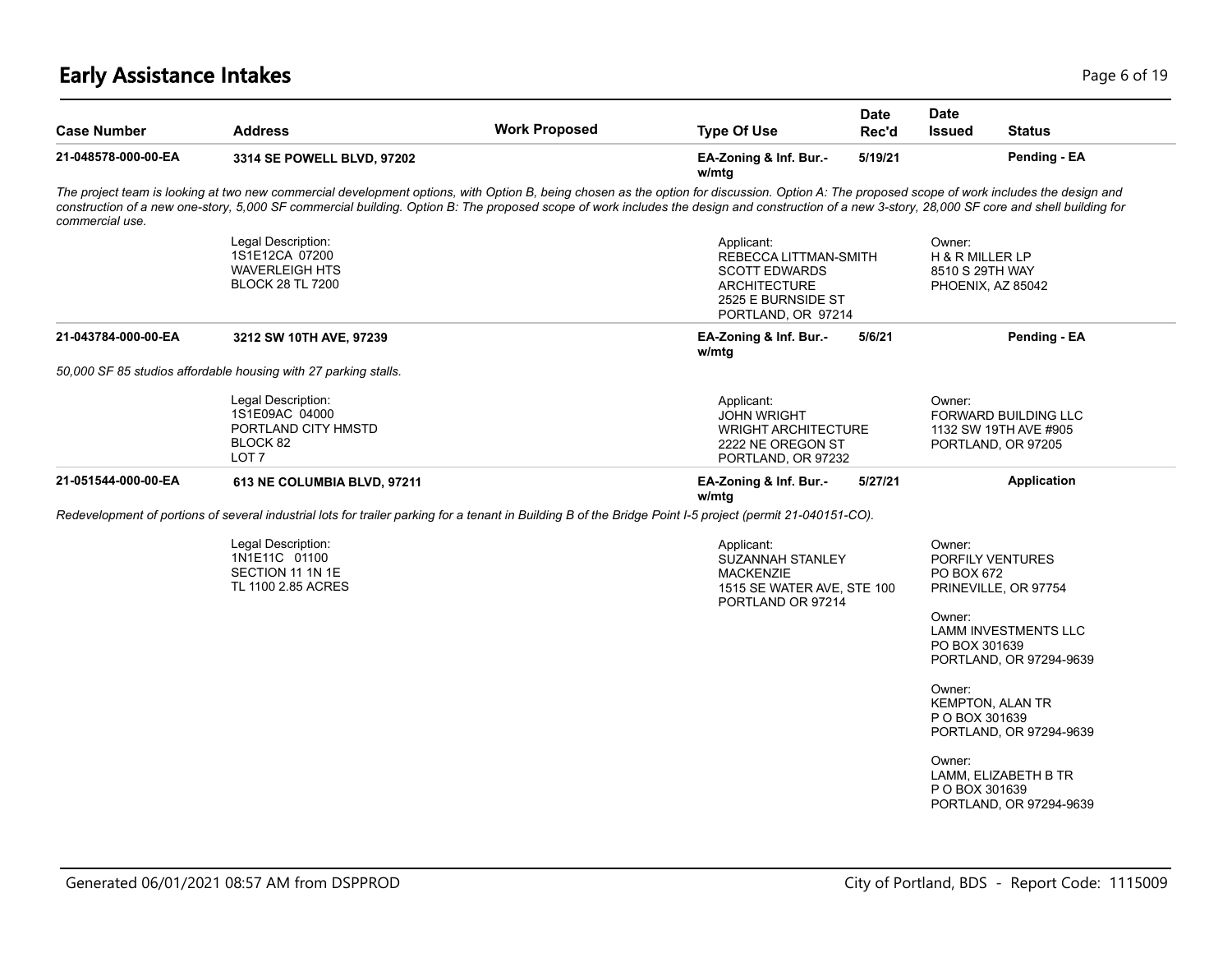# **Early Assistance Intakes** Page 7 of 19

| <b>Case Number</b>                                                            | <b>Address</b>                                                                                                                                                                                                                 | <b>Work Proposed</b> | <b>Type Of Use</b>                                                                                                        | <b>Date</b><br>Rec'd                                                   | <b>Date</b><br><b>Issued</b>                                                                                                          | <b>Status</b>                                                           |  |
|-------------------------------------------------------------------------------|--------------------------------------------------------------------------------------------------------------------------------------------------------------------------------------------------------------------------------|----------------------|---------------------------------------------------------------------------------------------------------------------------|------------------------------------------------------------------------|---------------------------------------------------------------------------------------------------------------------------------------|-------------------------------------------------------------------------|--|
| 21-048108-000-00-EA                                                           | 10625 SW 35TH AVE, 97219                                                                                                                                                                                                       |                      | EA-Zoning & Inf. Bur.-<br>w/mtg                                                                                           | 5/17/21                                                                |                                                                                                                                       | Pending - EA                                                            |  |
|                                                                               | Potential improvements to the athletic facilities at Jackson Middle School.                                                                                                                                                    |                      |                                                                                                                           |                                                                        |                                                                                                                                       |                                                                         |  |
| Legal Description:<br>1S1E29C 00100<br>SECTION 29 1S 1E<br>TL 100 36.43 ACRES |                                                                                                                                                                                                                                |                      | Applicant:<br><b>CATHERINE CORLISS</b><br>ANGELO PLANNING GROUP<br>921 SW WASHINGTON ST, SUTE<br>468<br>PORTLAND OR 97205 |                                                                        | Owner:<br>PORTLAND CITY OF<br>1221 SW 4TH AVE #130<br>PORTLAND, OR 97204-1900<br>Owner:<br><b>SCHOOL DISTRICT NO 1</b><br>PO BOX 3107 |                                                                         |  |
| 21-047017-000-00-EA                                                           | 5555 N CHANNEL AVE, 97217                                                                                                                                                                                                      |                      | EA-Zoning & Inf. Bur.-<br>w/mtg                                                                                           | 5/13/21                                                                |                                                                                                                                       | PORTLAND, OR 97208-3107<br>Pending - EA                                 |  |
| requirements.                                                                 | Construct a new warehouse building north of Lagoon Avenue and a second accessory building east of Building 4. Address nonconforming upgrade requirements and greenway setback landscaping                                      |                      |                                                                                                                           |                                                                        |                                                                                                                                       |                                                                         |  |
|                                                                               | Legal Description:<br>1N1E17 00301<br>PARTITION PLAT 2004-8<br>LOT 1 TL 301<br>LAND & IMPS SEE R543779 (R649840291) FOR OTHER IMPS &<br>R593920 (R649840292) & R646345 (R649840293) & R652118<br>(R649840298) FOR MACH & EQUIP |                      | Applicant:<br><b>PARISH BURNS</b><br><b>RIGHELLIS INC</b>                                                                 | HARPER HOUF PETERSON<br>205 SE SPOKANE ST STE 200<br>PORTLAND OR 97202 |                                                                                                                                       | SHIPYARD COMMERCE CENTER LLC<br>PO BOX 4367<br>PORTLAND, OR 97208-4367  |  |
| 21-046166-000-00-EA                                                           | 7444 S LAVIEW DR, 97219                                                                                                                                                                                                        |                      | EA-Zoning & Inf. Bur.-<br>w/mtg                                                                                           | 5/13/21                                                                |                                                                                                                                       | <b>Cancelled</b>                                                        |  |
| may remain depending on final configuration.                                  | CURRENT CODE - Divide the two existing lots into 5 lots in order to construct single-family homes. Stormwater managed on-site with overflows to the public combination sewer. The existing house                               |                      |                                                                                                                           |                                                                        |                                                                                                                                       |                                                                         |  |
|                                                                               | Legal Description:<br>1S1E22BD 04300<br><b>FULTON</b><br>BLOCK 16<br>LOT 5&6                                                                                                                                                   |                      | Applicant:<br><b>DON MUTAL</b><br><b>VELA LLC</b><br>7213 S VIRGINIA AVE<br>PORTLAND, OR 97219                            |                                                                        | Owner:<br><b>VELA LLC</b>                                                                                                             | 7213 S VIRGINIA AVE<br>PORTLAND, OR 97219                               |  |
| 21-047048-000-00-EA                                                           | 14761 SE STARK ST, 97233                                                                                                                                                                                                       |                      | EA-Zoning & Inf. Bur.-<br>w/mtg                                                                                           | 5/13/21                                                                |                                                                                                                                       | Pending - EA                                                            |  |
|                                                                               | Change of use from an autobody and parking to a restaurant. Addition to existing non-conforming structure, new landscaping and stormwater management to be in compliance with current standards.                               |                      |                                                                                                                           |                                                                        |                                                                                                                                       |                                                                         |  |
|                                                                               | Legal Description:<br>1N2E36CD 05300<br><b>ASCOT AC</b><br>LOT 217&218 TL 5300                                                                                                                                                 |                      | Applicant:<br>SARA RUZOMBERKA<br><b>SCOTT EDWARDS</b><br><b>ARCHITECTURE</b><br>2525 E BURNSIDE ST<br>PORTLAND OR 97214   |                                                                        | Owner:                                                                                                                                | <b>DOCKEN FAMILY TR</b><br>5535 E EVERGREEN BLVD<br>VANCOUVER, WA 98661 |  |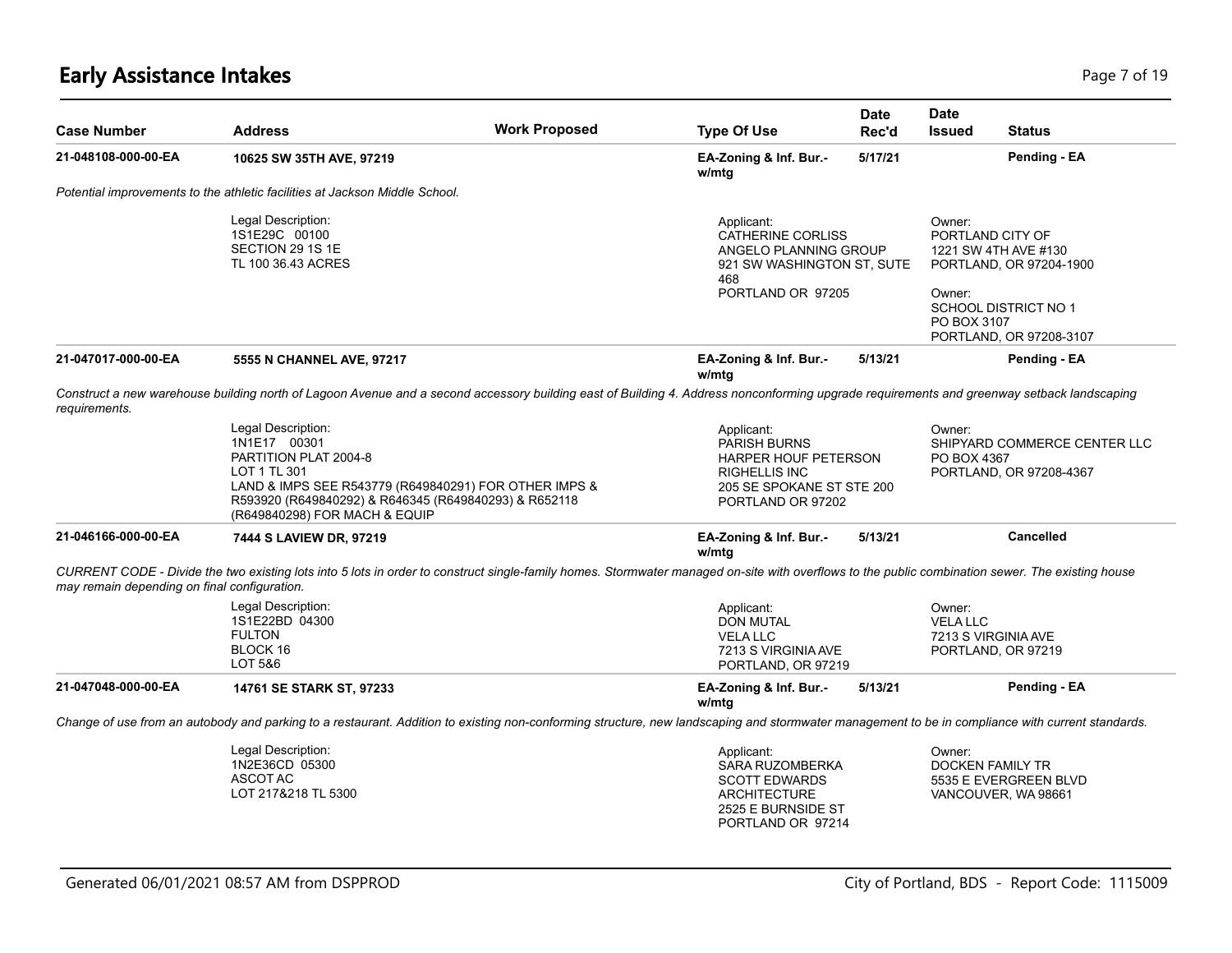# **Early Assistance Intakes** Page 8 of 19

| <b>Case Number</b>  | <b>Address</b>                                                                                                                                                                           | <b>Work Proposed</b> | <b>Type Of Use</b>                                                                                                                      | <b>Date</b><br>Rec'd        | <b>Date</b><br><b>Issued</b>                         | <b>Status</b>                                                           |
|---------------------|------------------------------------------------------------------------------------------------------------------------------------------------------------------------------------------|----------------------|-----------------------------------------------------------------------------------------------------------------------------------------|-----------------------------|------------------------------------------------------|-------------------------------------------------------------------------|
| 21-051470-000-00-EA | 921 SW WASHINGTON ST, 97205                                                                                                                                                              |                      | EA-Zoning & Inf. Bur.-<br>w/mtg                                                                                                         | 5/27/21                     |                                                      | <b>Application</b>                                                      |
|                     | Improve the building by adding new rooftop equipment, modifying limited areas of exterior walls at the ground floor, and providing new vault access panels in the sidewalk.              |                      |                                                                                                                                         |                             |                                                      |                                                                         |
|                     | Legal Description:<br>1N1E34CC 04800<br><b>PORTLAND</b><br>BLOCK 215<br>LOT 1-8                                                                                                          |                      | Applicant:<br><b>KYLE WOMACK</b><br>HENNEBERY EDDY ARCHITECTS<br><b>INC</b><br>921 SW WASHINGTON ST SUITE<br>250<br>PORTLAND OR 97205   | Owner:<br>CHICAGO, IL 60606 | 1547 CRS-PITTOCK BLOCK LLC<br>444 W LAKE ST STE 2100 |                                                                         |
|                     |                                                                                                                                                                                          |                      | Applicant:<br><b>ERICA THOMPSON</b><br>HENNEBERY EDDY ARCHITECTS<br>921 SW WASHINGTON ST, SUITE<br>250<br>PORTLAND OR 97205             |                             |                                                      |                                                                         |
| 21-051685-000-00-EA | 1401 SE MORRISON ST, 97214                                                                                                                                                               |                      | EA-Zoning & Inf. Bur.-<br>w/mtg                                                                                                         | 5/27/21                     |                                                      | <b>Application</b>                                                      |
|                     | The project is an outdoor, enclosed and unconditioned structure. This will require slight modification to the existing parking lot                                                       |                      |                                                                                                                                         |                             |                                                      |                                                                         |
|                     | Legal Description:<br>1S1E02AB 11800<br><b>EAST PORTLAND</b><br>BLOCK 299                                                                                                                |                      | Applicant:<br><b>SERA KIMURA</b><br><b>GREEN GABLES</b><br>1807 NW VAUGN ST<br>PORTLAND OR 97209                                        |                             | Owner:                                               | MORRISON INVESTORS (5287)<br>1615 SE 3RD AVE #100<br>PORTLAND, OR 97214 |
| 21-048151-000-00-EA | <b>N GOING ST, 97217</b>                                                                                                                                                                 |                      | EA-Zoning & Inf. Bur.-<br>w/mtg                                                                                                         | 5/17/21                     |                                                      | Pending - EA                                                            |
|                     | Development of a three story multi-family apartment building. Site will provide bike parking, and has designated access for fire and pedestrians by easements through the adjacent site. |                      |                                                                                                                                         |                             |                                                      |                                                                         |
|                     | Legal Description:<br>1N1E21AD 12700<br><b>ERWIN &amp; WATSONS ADD</b><br><b>BLOCK1</b><br>LOT 11&12 EXC PT IN ST                                                                        |                      | Applicant:<br><b>CARRIE STRICKLAND</b><br><b>WORKS PROGRESS</b><br><b>ARCHITECTURE</b><br>811 SE STARK ST, STE 210<br>PORTLAND OR 97214 |                             | Owner:<br>LLC.<br>1527 SW 57TH AVE                   | CG LARNER GENERAL CONTRACTING<br>PORTLAND, OR 97221                     |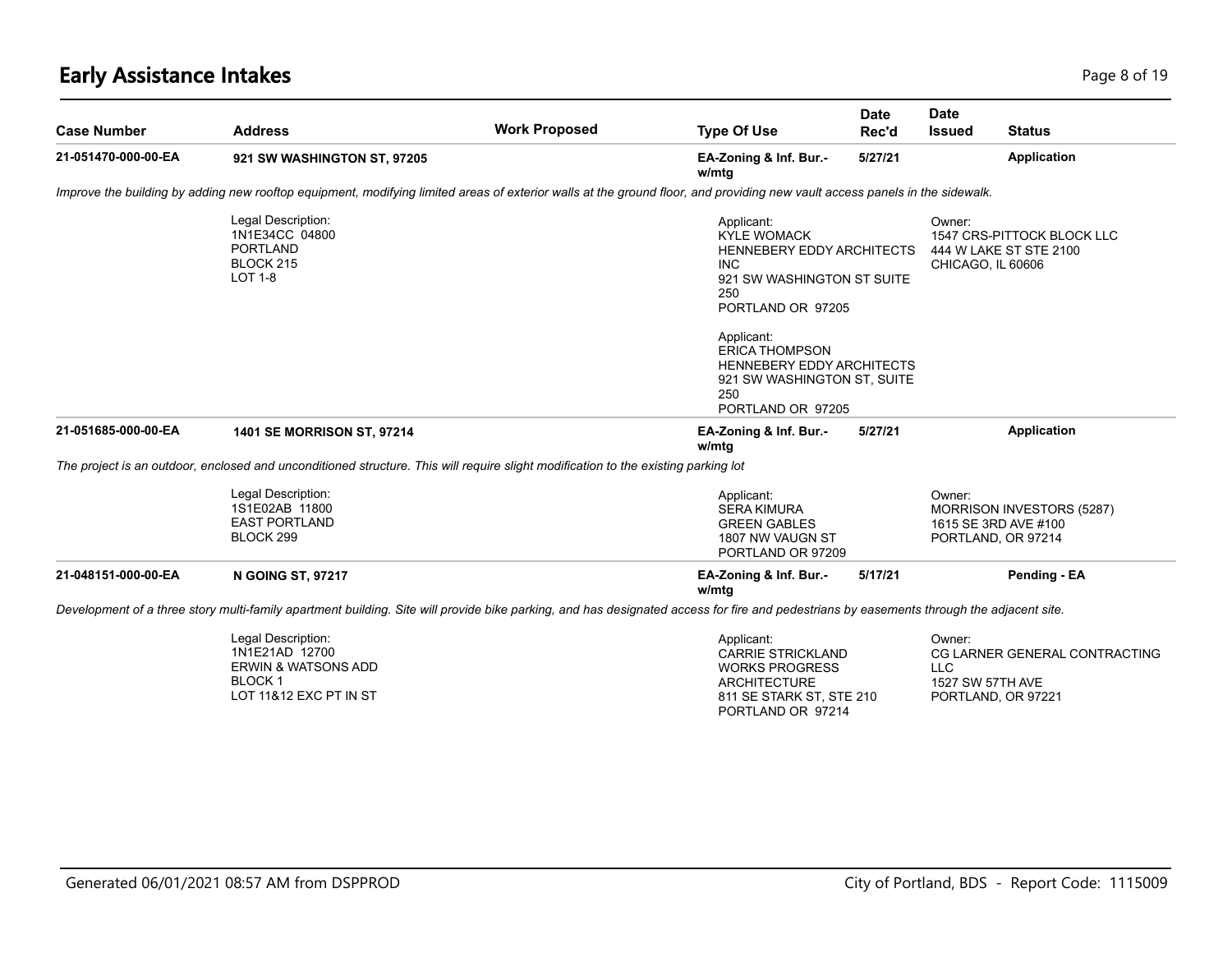## **Early Assistance Intakes** Page 9 of 19

| <b>Case Number</b>  | <b>Address</b>                                                                                                                                                                                                                                                                                                                                                                                     | <b>Work Proposed</b> | <b>Date</b><br><b>Type Of Use</b><br>Rec'd                                                                                                             | <b>Date</b><br><b>Issued</b>         | <b>Status</b>                                                                                                        |
|---------------------|----------------------------------------------------------------------------------------------------------------------------------------------------------------------------------------------------------------------------------------------------------------------------------------------------------------------------------------------------------------------------------------------------|----------------------|--------------------------------------------------------------------------------------------------------------------------------------------------------|--------------------------------------|----------------------------------------------------------------------------------------------------------------------|
| 21-047261-000-00-EA | 1525 SW PARK AVE, 97201                                                                                                                                                                                                                                                                                                                                                                            |                      | 5/17/21<br>EA-Zoning & Inf. Bur.-<br>w/mtg                                                                                                             |                                      | Pending - EA                                                                                                         |
|                     | Proposed renovation limited to the entries, pedestal monument signage and courtyard of the existing building. The interior courtyard modifications will create a limited access (gated), landscaped<br>courtyard with a covered pergola structure, planters, grilles, benches, and updated finishes.                                                                                               |                      |                                                                                                                                                        |                                      |                                                                                                                      |
|                     | Legal Description:<br>1S1E04AD 04200<br><b>PORTLAND</b><br>BLOCK 226<br>$LOT 1-8$                                                                                                                                                                                                                                                                                                                  |                      | Applicant:<br><b>JONATHAN DUNN</b><br>WOODBLOCK ARCHITECTURE<br>827 SW 2ND AVENUE #300<br>PORTLAND OR 97204<br><b>USA</b>                              | Owner:<br><b>PO BOX 847</b>          | TR SOUTHPARK SQUARE CORP<br>CARLSBAD, CA 92018                                                                       |
| 21-042166-000-00-EA | 9900 SE WASHINGTON ST, 97216                                                                                                                                                                                                                                                                                                                                                                       |                      | EA-Zoning & Inf. Bur.-<br>5/4/21<br>w/mtg                                                                                                              |                                      | Pending - EA                                                                                                         |
|                     | PLA or land division to establish property around 7-Eleven building/fuel canopy. No physical changes proposed.                                                                                                                                                                                                                                                                                     |                      |                                                                                                                                                        |                                      |                                                                                                                      |
|                     | Legal Description:<br>1S2E04A 01508<br>MALL 205 CENTER<br>LOT 4 EXC PT IN ST                                                                                                                                                                                                                                                                                                                       |                      | Applicant:<br><b>MAUREEN MCFARLANE</b><br><b>GERRITY GROUP / MALL 205</b><br><b>GRF2 LLC</b><br>973 LOMAS SANTE FE DR<br>SOLANA BEACH, CA 92075        | Owner:                               | MALL 205 GRF2 LLC<br>973 LOMAS SANTA FE DR<br>SOLANA BEACH, CA 92075                                                 |
| 21-051449-000-00-EA | 3126 SE 36TH AVE, 97202                                                                                                                                                                                                                                                                                                                                                                            |                      | EA-Zoning & Inf. Bur.-<br>5/27/21<br>w/mtg                                                                                                             |                                      | <b>Application</b>                                                                                                   |
|                     | RIP Code - New duplex to replace existing single family home. Existing ADU to remain under RIP Zoning considerations.                                                                                                                                                                                                                                                                              |                      |                                                                                                                                                        |                                      |                                                                                                                      |
|                     | Legal Description:<br>1S1E12AC 01200<br><b>WAVERLEIGH HTS</b><br>BLOCK 45<br>N 1/2 OF LOT 1-3                                                                                                                                                                                                                                                                                                      |                      | Applicant:<br><b>TIMOTHY FOUCH</b><br><b>FIELDWORK DESIGN &amp;</b><br><b>ARCHITECTURE</b><br>601 SE HAWTHORNE BLVD<br>PORTLAND OR 97214<br><b>USA</b> | Owner:<br>Owner:<br><b>JAMES DOW</b> | BENJAMIN JEFFERSON-DOW<br>3126 SE 36TH AVE<br>PORTLAND, OR 97202-1812<br>3126 SE 36TH AVE<br>PORTLAND, OR 97202-1812 |
| 21-044016-000-00-EA | 4905 N VANCOUVER AVE, 97217                                                                                                                                                                                                                                                                                                                                                                        |                      | EA-Zoning Only - no mtg 5/12/21                                                                                                                        |                                      | Pending - EA                                                                                                         |
|                     | These sites comprise a 3-Lot, 3 building development based on the current site zoning of RM2. As part of an earlier EA 2021-009897. We were informed that the site(s) have an existing conditional<br>use overlay that would need to be removed. It was suggested by the planner of that EA application that we submit this additional zoning Early Assistance application to determine that path. |                      |                                                                                                                                                        |                                      |                                                                                                                      |
|                     | Legal Description:<br>1N1E22AC 15700<br><b>CENTRAL ALBINA ADD</b>                                                                                                                                                                                                                                                                                                                                  |                      | Applicant:<br><b>WILLIAM NEBURKA</b><br>FVIDENT ARCHITECTURE OFFICE 560 1ST ST #104                                                                    | Owner:                               | NORTH VANCOUVER LLC                                                                                                  |

BLOCK 1

LOT 7 EXC PT IN ST

LAKE OSWEGO, OR 97034

EVIDENT ARCHITECTURE OFFICE 560 1ST ST #104

411 SE 58TH PL PORTLAND, OR 97215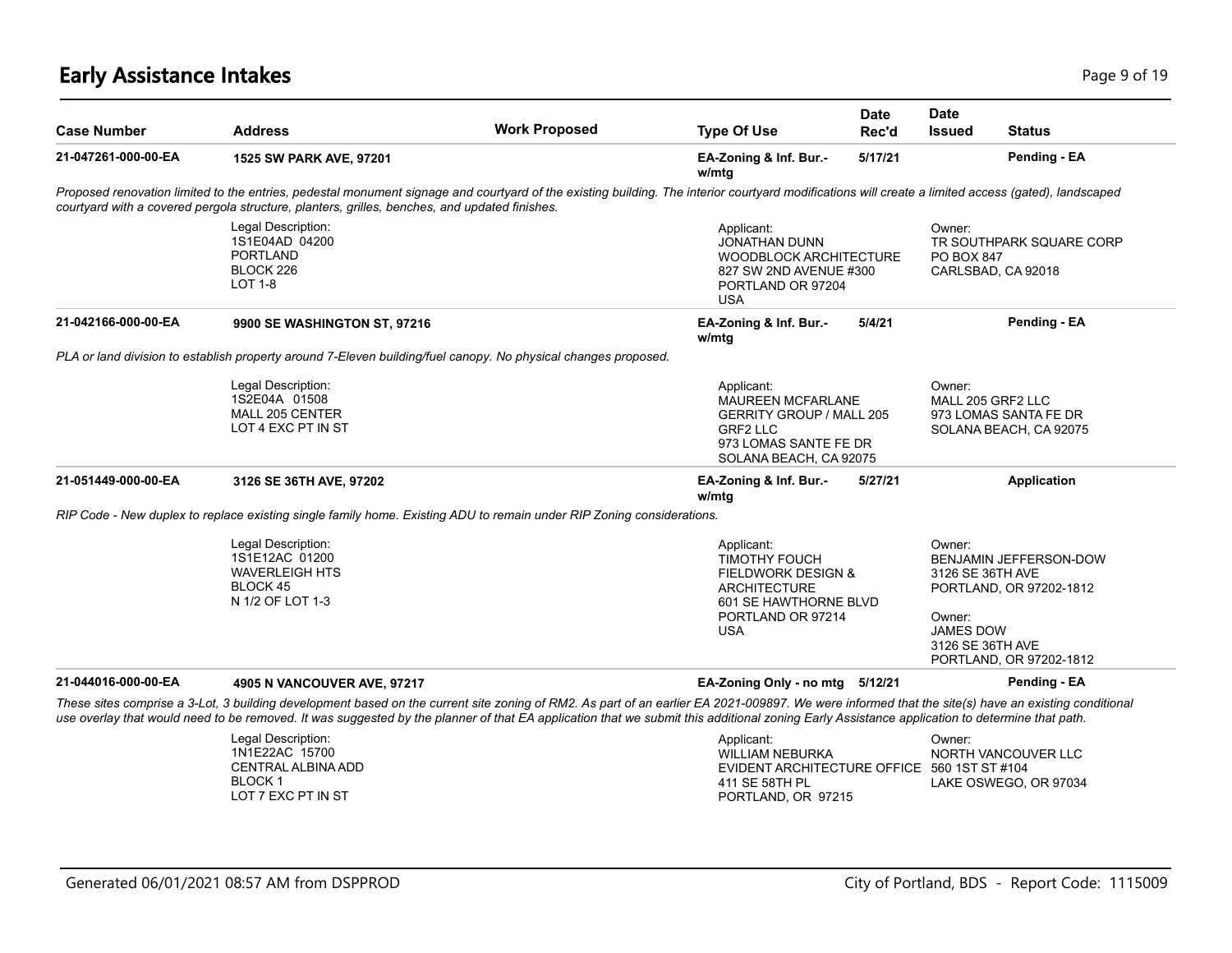## **Early Assistance Intakes** Page 10 of 19

| <b>Case Number</b>  | <b>Address</b>                                                                                                                                                                                                                                                                                                                                                                                                                                                                                                                                                                               | <b>Work Proposed</b> | <b>Type Of Use</b>                                                                                                                    | <b>Date</b><br>Rec'd | <b>Date</b><br><b>Issued</b>                             | <b>Status</b>                                                                                    |
|---------------------|----------------------------------------------------------------------------------------------------------------------------------------------------------------------------------------------------------------------------------------------------------------------------------------------------------------------------------------------------------------------------------------------------------------------------------------------------------------------------------------------------------------------------------------------------------------------------------------------|----------------------|---------------------------------------------------------------------------------------------------------------------------------------|----------------------|----------------------------------------------------------|--------------------------------------------------------------------------------------------------|
| 21-049780-000-00-EA | 1655 SE 130TH AVE, 97233                                                                                                                                                                                                                                                                                                                                                                                                                                                                                                                                                                     |                      | EA-Zoning Only - no mtg                                                                                                               | 5/24/21              |                                                          | Pending - EA                                                                                     |
|                     | RIP Code: New single family residence. Existing duplex to remain.                                                                                                                                                                                                                                                                                                                                                                                                                                                                                                                            |                      |                                                                                                                                       |                      |                                                          |                                                                                                  |
|                     | Legal Description:<br>1S2E02CA 06500<br>DAGMAR AC<br><b>BLOCK4</b><br>LOT 1 EXC W 110' & EXC S 165.36' & EXC PT IN STS                                                                                                                                                                                                                                                                                                                                                                                                                                                                       |                      | Applicant:<br><b>KYM NGUYEN</b><br><b>CONCEPT DESIGN AND</b><br><b>ASSOCIATES LLC</b><br>522 NW 23RD AVE SUITE F<br>PORTLAND OR 97210 |                      | Owner:<br>CINDY L C PFEIFER<br>14827 SE LEA ST           | HAPPY VALLEY, OR 97086                                                                           |
| 21-044748-000-00-EA | <b>SE 139TH AVE, 97233</b>                                                                                                                                                                                                                                                                                                                                                                                                                                                                                                                                                                   |                      | EA-Zoning Only - no mtg 5/6/21                                                                                                        |                      |                                                          | Pending - EA                                                                                     |
|                     | Proposal for a planned unit development of a 9-unit residential townhouse project as the site is in a frontage zone requirement.                                                                                                                                                                                                                                                                                                                                                                                                                                                             |                      |                                                                                                                                       |                      |                                                          |                                                                                                  |
|                     | Legal Description:<br>1S2E02DD 06900<br>HOOD ACRES & PLAT 2 & 3<br>BLOCK 10<br>LOT 15 EXC NLY 53' OF WLY 105'                                                                                                                                                                                                                                                                                                                                                                                                                                                                                |                      | Applicant:<br><b>BAYARD MENTRUM</b><br><b>MENTRUM ARCHITECTURE</b><br>2455 STORTZ AVE NE<br>SALEM OR 97301                            |                      | Owner:<br>TRAN, JANISS Y TR<br>Owner:<br>TRAN, TUAN A TR | 10826 SE RICHMOND CT<br>HAPPY VALLEY, OR 97086<br>10826 SE RICHMOND CT<br>HAPPY VALLEY, OR 97086 |
| 21-047245-000-00-EA | 708 NW 19TH AVE, 97209                                                                                                                                                                                                                                                                                                                                                                                                                                                                                                                                                                       |                      | EA-Zoning Only - w/mtg                                                                                                                | 5/13/21              |                                                          | Pending - EA                                                                                     |
|                     | Verizon Wireless proposes to modify their existing rooftop wireless facility with the removal of (6) existing RRUs and the installation of (3) new RRUs/Antenna combos, (6) new panel antennas, (3)<br>new 5G antennas, (2) OVP boxes, and associated cables.                                                                                                                                                                                                                                                                                                                                |                      |                                                                                                                                       |                      |                                                          |                                                                                                  |
|                     | Legal Description:<br>1N1E33AC 06500<br><b>COUCHS ADD</b><br>BLOCK 176<br>LOT 2&3                                                                                                                                                                                                                                                                                                                                                                                                                                                                                                            |                      | Applicant:<br><b>CAMILLE COPE</b><br><b>VERIZON WIRELESS</b><br>5430 NE 122ND AVE<br>PORTLAND OR 97230<br><b>USA</b>                  |                      | Owner:                                                   | <b>WORTHINGTON LIMITED PARTNERSHIP</b><br>3662 SW TUNNELWOOD ST<br>PORTLAND, OR 97221-4147       |
| 21-044728-000-00-EA | 139 NE 156TH AVE, 97230                                                                                                                                                                                                                                                                                                                                                                                                                                                                                                                                                                      |                      | EA-Zoning Only - w/mtg                                                                                                                | 5/10/21              |                                                          | Pending - EA                                                                                     |
|                     | Existing zoning code: Land Division to create four (4) separate tax lots, meeting development standards for the designated residential zone (R-7ah.) The existing residence is planned for<br>renovation/addition and will occupy the frontage lot. An accessory use structure on the property will be demolished. Detached single-family residences are proposed for the 3 interior lots and will be<br>accessed by a private easement as shown on the attached Proposed Site Development Plan. Also attached is a property survey, prepared in anticipation of the proposed Land Division. |                      |                                                                                                                                       |                      |                                                          |                                                                                                  |
|                     | Legal Description:<br>1N2E36DB 04400<br>SECTION 36 1N 2E<br>TL 4400 0.70 ACRES                                                                                                                                                                                                                                                                                                                                                                                                                                                                                                               |                      | Applicant:<br><b>JOHN FLYNN</b><br><b>RESOLVE ARCHITECTURE +</b><br><b>PLANNING</b>                                                   |                      | Owner:<br><b>JASON BUNSE</b><br><b>SALEM, OR 97304</b>   | 1947 TANAGER AVE NW                                                                              |

3742 SE MILL ST PORTLAND, OR 97214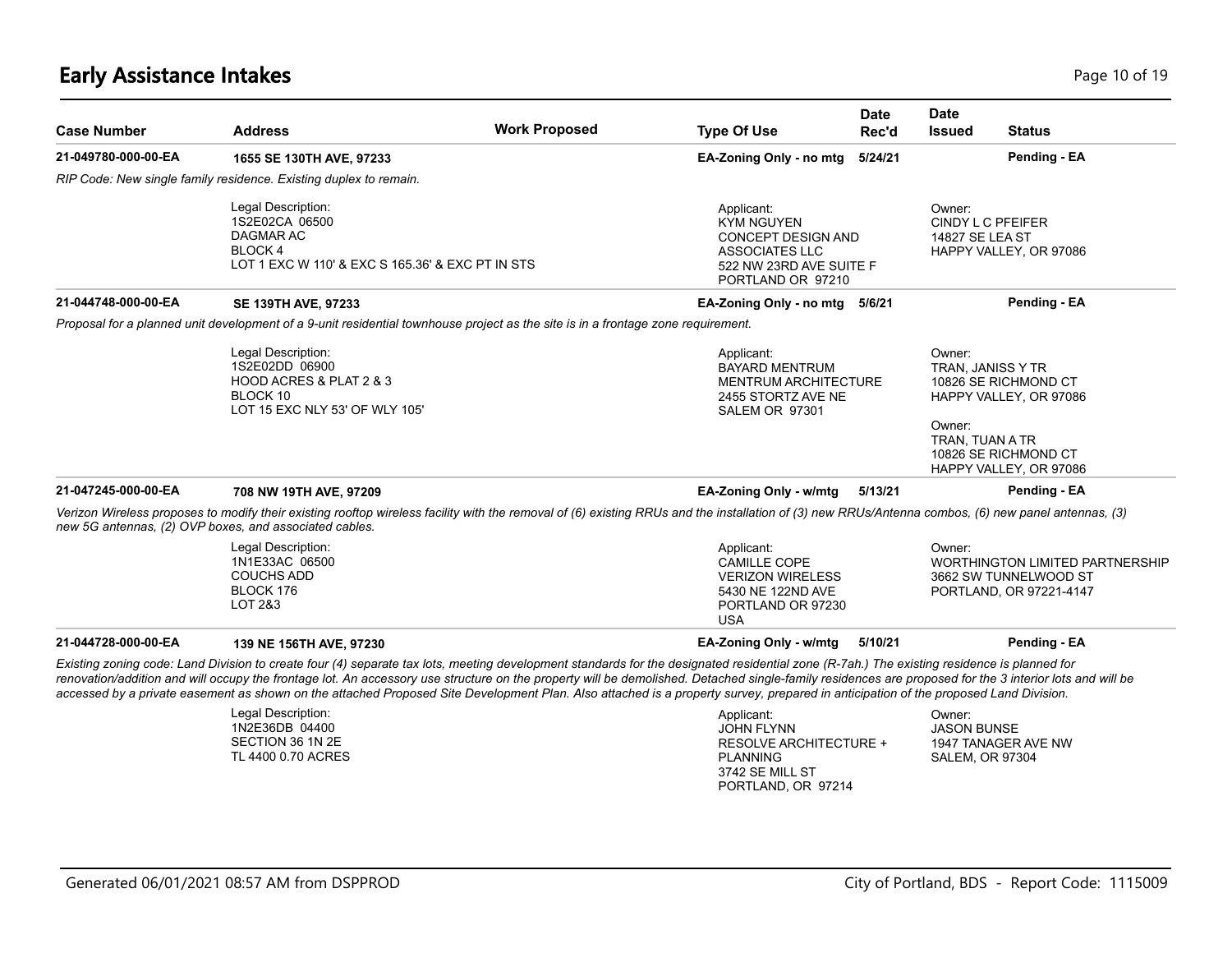# **Early Assistance Intakes** Page 11 of 19

| <b>Case Number</b>                           | <b>Address</b>                                                                                                                   | <b>Work Proposed</b>                                                                                                                                                                                                                                                                                                                                                                                                                                                                                                                                                                                                                                                                                                                                                                                      | <b>Type Of Use</b>                                                                                                                    | Date<br>Rec'd | <b>Date</b><br><b>Issued</b> | <b>Status</b>                                                                                 |
|----------------------------------------------|----------------------------------------------------------------------------------------------------------------------------------|-----------------------------------------------------------------------------------------------------------------------------------------------------------------------------------------------------------------------------------------------------------------------------------------------------------------------------------------------------------------------------------------------------------------------------------------------------------------------------------------------------------------------------------------------------------------------------------------------------------------------------------------------------------------------------------------------------------------------------------------------------------------------------------------------------------|---------------------------------------------------------------------------------------------------------------------------------------|---------------|------------------------------|-----------------------------------------------------------------------------------------------|
| 21-046285-000-00-EA                          | , 97239                                                                                                                          |                                                                                                                                                                                                                                                                                                                                                                                                                                                                                                                                                                                                                                                                                                                                                                                                           | EA-Zoning Only - w/mtg                                                                                                                | 5/11/21       |                              | Pending - EA                                                                                  |
|                                              |                                                                                                                                  | Environmental Violation Review is needed to correct the violation of the conditions and exhibits for LU 18-113365-EN. Construction equipment was beyond the disturbance limits allowed through the<br>2018 Environmental Review. The equipment traveled directly between the graveled lot and the disturbance limits for the trail construction. It is not within an approved area for disturbance based on<br>the land use review. The project will construct an off-street 12-foot wide trail from near the intersection of SW Nebraska Street and SW Capitol Hwy northwestward to SW Bertha Blvd. The trail will<br>require a bridge structure to cross a ravine in the public right-of-way. Approximately 65% of the length of the trail alignment is located in the Environmental Conservation Zone. |                                                                                                                                       |               |                              |                                                                                               |
|                                              | Legal Description:<br>1S1E16CC 04100<br><b>BERTHA</b><br><b>BLOCK 7</b><br>N OF CAPITOL HWY LOT 6<br>LOT <sub>7</sub>            |                                                                                                                                                                                                                                                                                                                                                                                                                                                                                                                                                                                                                                                                                                                                                                                                           | Applicant:<br>RIZA LIU<br>PBOT<br>PORTLAND OR<br><b>USA</b>                                                                           |               | Owner:                       | PORTLAND CITY OF<br>1120 SW 5TH AVE 8TH FLOOR<br>PORTLAND, OR 97204-1912                      |
| 21-050352-000-00-EA                          | <b>13705 NE AIRPORT WAY, 97230</b>                                                                                               |                                                                                                                                                                                                                                                                                                                                                                                                                                                                                                                                                                                                                                                                                                                                                                                                           | EA-Zoning Only - w/mtg                                                                                                                | 5/24/21       |                              | <b>Application</b>                                                                            |
|                                              | as within the 25' setback on the south side of the property (along Airport Way).                                                 | Installation of a new security fence (7'0" tall) surrounding their Airport Way Regional Lab facility. The new fence will fall within the environmental overlay zone on the north side of the property as well                                                                                                                                                                                                                                                                                                                                                                                                                                                                                                                                                                                             |                                                                                                                                       |               |                              |                                                                                               |
|                                              | Legal Description:<br>1N2E14DC 03000<br>SECTION 14 1N 2E<br>TL 3000 6.15 ACRES                                                   |                                                                                                                                                                                                                                                                                                                                                                                                                                                                                                                                                                                                                                                                                                                                                                                                           | Applicant:<br><b>BREEZE GRIFFIN</b><br>ANDERSON DABROWSKI<br><b>ARCHITECTS, LLC</b><br>7650 SW BEVELAND ST #120<br>PORTLAND, OR 97223 |               | Owner:<br>THE NORTHWEST      | KAISER FOUNDATION HEALTH PLAN OF<br>500 NE MULTNOMAH ST #100 KPB11<br>PORTLAND, OR 97232-2031 |
| 21-049565-000-00-EA                          | SW SHATTUCK RD, 97221                                                                                                            |                                                                                                                                                                                                                                                                                                                                                                                                                                                                                                                                                                                                                                                                                                                                                                                                           | <b>PC</b> - PreApplication<br>Conference                                                                                              | 5/24/21       |                              | Pending - EA                                                                                  |
|                                              | RIP Code - Type III Land Division for a 193-Lot Subdivision with Environmental Review.                                           |                                                                                                                                                                                                                                                                                                                                                                                                                                                                                                                                                                                                                                                                                                                                                                                                           |                                                                                                                                       |               |                              |                                                                                               |
|                                              | Legal Description:<br>1S1E18 00100<br>SECTION 18 1S 1E<br>TL 100 51.42 ACRES<br>(R991180201) FOR MACH & EQUIP<br>TAX \$20,057.13 | LAND ONLY SEE R329035 (R991180202) FOR IMPS & R329034<br>2006/07 FARM DISQUAL OF 14.30 ACRE, POTENTIAL ADDITIONAL                                                                                                                                                                                                                                                                                                                                                                                                                                                                                                                                                                                                                                                                                         | Applicant:<br><b>KEN SANDBLAST</b><br>WESTLAKE CONSULTANTS, LLC<br>15115 SW SEQUOIA PKY #150<br>TIGARD, OR 97224                      |               | Owner:                       | ALFA SHATTUCK LLC<br>4905 SW GRIFFITH DR #205<br>BEAVERTON, OR 97005                          |
| 21-050492-000-00-EA                          | 7444 S LAVIEW DR, 97219                                                                                                          |                                                                                                                                                                                                                                                                                                                                                                                                                                                                                                                                                                                                                                                                                                                                                                                                           | <b>PC</b> - PreApplication<br>Conference                                                                                              | 5/25/21       |                              | Pending - EA                                                                                  |
| may remain depending on final configuration. |                                                                                                                                  | EXISTING CODE - Divide the two existing lots into 5 lots in order to construct single-family homes. Stormwater managed on-site with overflows to the public combination sewer. The existing house                                                                                                                                                                                                                                                                                                                                                                                                                                                                                                                                                                                                         |                                                                                                                                       |               |                              |                                                                                               |
|                                              | Legal Description:<br>1S1E22BD 04300<br><b>FULTON</b><br>BLOCK 16<br>LOT 5&6                                                     |                                                                                                                                                                                                                                                                                                                                                                                                                                                                                                                                                                                                                                                                                                                                                                                                           | Applicant:<br><b>DON MUTAL</b><br><b>VELA LLC</b><br>7213 S VIRGINIA AVE<br>PORTLAND, OR 97219                                        |               | Owner:<br><b>VELA LLC</b>    | 7213 S VIRGINIA AVE<br>PORTLAND, OR 97219                                                     |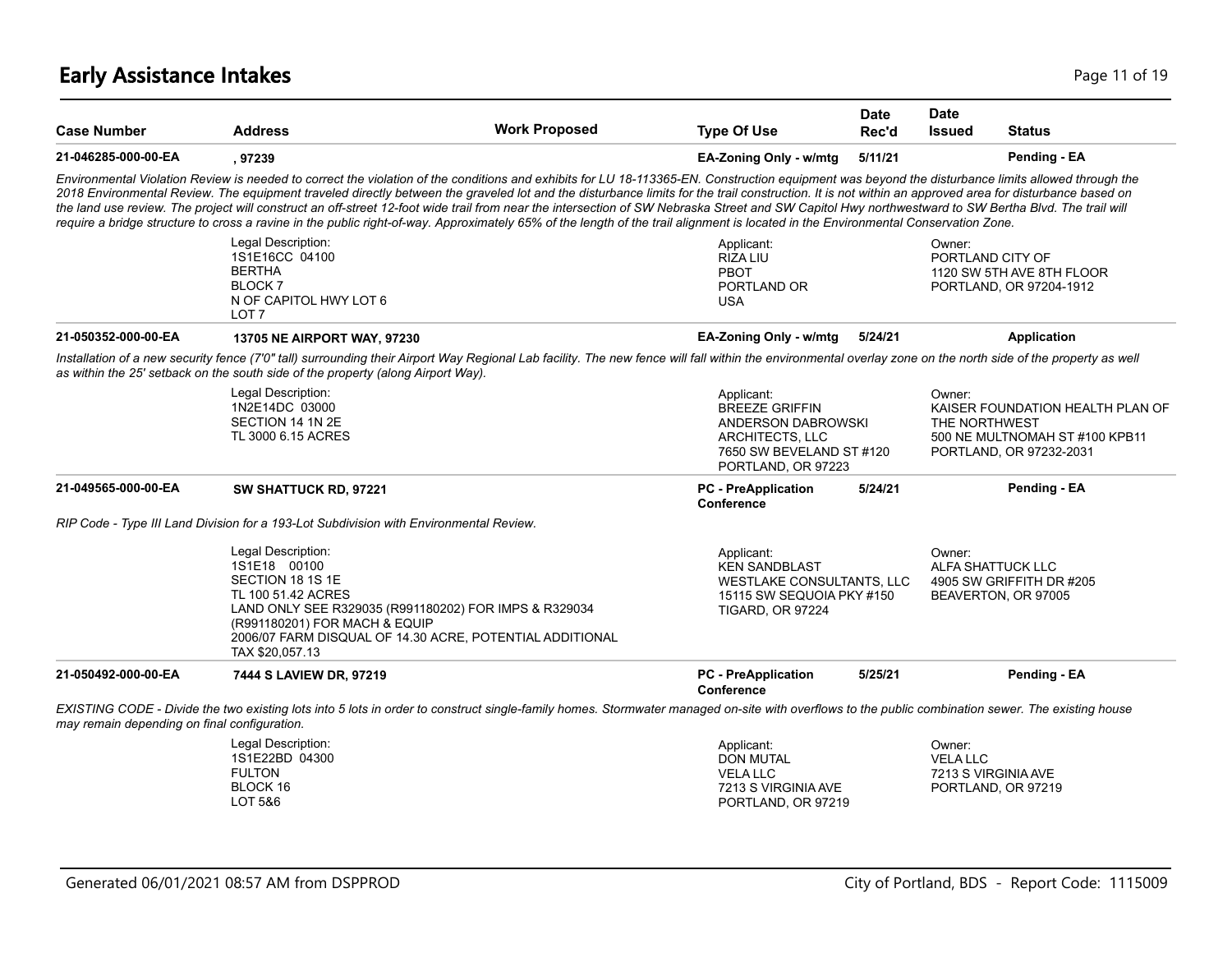# **Early Assistance Intakes** Page 12 of 19

| <b>Case Number</b>                    | <b>Address</b>                                                                                                                                                                                                                                                                 | <b>Work Proposed</b> | <b>Type Of Use</b>                                                                                                                               | <b>Date</b><br>Rec'd                                                                | <b>Date</b><br><b>Issued</b>                                                                               | <b>Status</b>                                                   |
|---------------------------------------|--------------------------------------------------------------------------------------------------------------------------------------------------------------------------------------------------------------------------------------------------------------------------------|----------------------|--------------------------------------------------------------------------------------------------------------------------------------------------|-------------------------------------------------------------------------------------|------------------------------------------------------------------------------------------------------------|-----------------------------------------------------------------|
| 21-044825-000-00-EA                   | 1706 NW 24TH AVE, 97210                                                                                                                                                                                                                                                        |                      | <b>PC</b> - PreApplication<br>Conference                                                                                                         | 5/7/21                                                                              |                                                                                                            | Pending - EA                                                    |
|                                       | A Pre-Application Conference to discuss development consisting of 40,000 GSF of new office space. The building will include four levels of office of Type III-B construction. Forty-two surface parking<br>spaces are proposed with access from both NW Savier and NW Thurman. |                      |                                                                                                                                                  |                                                                                     |                                                                                                            |                                                                 |
|                                       | Legal Description:<br>1N1E28CC 08500<br><b>BALCHS ADD</b><br><b>BLOCK 312 TL 8500</b>                                                                                                                                                                                          |                      | Applicant:<br><b>DOUG SHEETS</b><br>LEVER ARCHITECTURE<br>4713 N ALBINA AVE, FOURTH<br><b>FLOOR</b><br>PORTLAND, OR 97217                        |                                                                                     | Owner:<br>1706 NW 24TH LLC<br>116 NE 6TH AVE #400<br>PORTLAND, OR 97232-2904                               |                                                                 |
| 21-048786-000-00-EA                   | <b>150 S MONTGOMERY ST, 97201</b>                                                                                                                                                                                                                                              |                      | <b>PC</b> - PreApplication<br>Conference                                                                                                         | 5/24/21                                                                             |                                                                                                            | Pending - EA                                                    |
| and 2025 SW River Parkway.            | A Pre-Application Conference to discuss a proposed Central City Master Plan for approximately 8 acres that includes the following addresses: 0150, 0308 - 0320 SW Montgomery St., and 2025 WI/                                                                                 |                      |                                                                                                                                                  |                                                                                     |                                                                                                            |                                                                 |
|                                       | Legal Description:<br>1S1E03CA 01000<br><b>PORTLAND</b><br>BLOCK 104&105 TL 1000                                                                                                                                                                                               |                      | Applicant:<br>PORTLAND OR 97209                                                                                                                  | <b>AGUSTIN ENRIQUEZ</b><br><b>GBD ARCHITECTS INC</b><br>1120 NW COUCH ST, SUITE 300 |                                                                                                            | NBP RIVER DRIVE<br>9 SE 3RD AVE #100<br>PORTLAND, OR 97214-1247 |
|                                       |                                                                                                                                                                                                                                                                                |                      |                                                                                                                                                  |                                                                                     | Owner:<br><b>LLC</b><br>9 SE 3RD AVE #100                                                                  | 0150 SW MONTGOMERY INVESTMENTS<br>PORTLAND, OR 97214            |
| 21-043957-000-00-EA                   | 5644 SW MILES CT, 97219                                                                                                                                                                                                                                                        |                      | <b>Public Works Inquiry</b>                                                                                                                      | 5/5/21                                                                              |                                                                                                            | Completed                                                       |
| landscape arch - (on site facilities) | Existing zoning code (not RIP): Extensive remodel/addition of existing house. Existing garage to be demolished. New driveway in existing location (width tbd). Stormwater management TBD per                                                                                   |                      |                                                                                                                                                  |                                                                                     |                                                                                                            |                                                                 |
|                                       | Legal Description:<br>1S1E19BD 02000<br>SECTION 19 1S 1E<br>TL 2000 0.22 ACRES                                                                                                                                                                                                 |                      | Applicant:<br><b>COLIN STACEY</b><br><b>GUGGENHEIM ARCHITECTURE +</b><br><b>DESIGN STUDIO</b><br>915 NW 19TH AVE STUDIO #C<br>PORTLAND, OR 97209 |                                                                                     | Owner:<br><b>WALKER PRUETT</b><br>4032 SE 28TH AVE<br>Owner:<br><b>MADELINE PRUETT</b><br>4032 SE 28TH AVE | PORTLAND, OR 97202-3504                                         |

PORTLAND, OR 97202-3504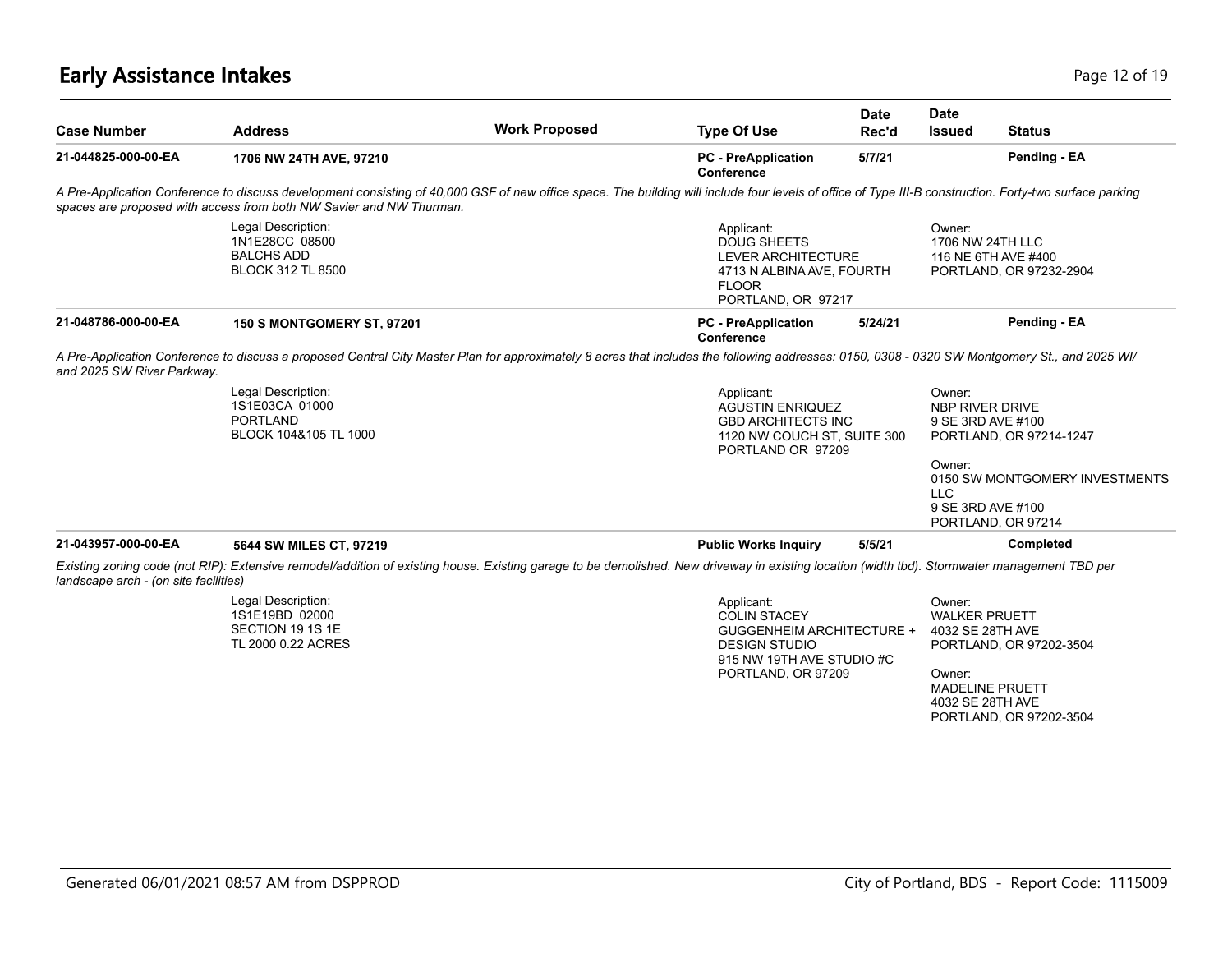| <b>Case Number</b>  | <b>Address</b>                                                                                                                                                                                                                                                                                                                                                                                                                                                                                                                                                                                                                                                                                                                                                       | <b>Work Proposed</b> | <b>Type Of Use</b>          | <b>Date</b><br>Rec'd | Date<br><b>Issued</b>        | <b>Status</b>           |
|---------------------|----------------------------------------------------------------------------------------------------------------------------------------------------------------------------------------------------------------------------------------------------------------------------------------------------------------------------------------------------------------------------------------------------------------------------------------------------------------------------------------------------------------------------------------------------------------------------------------------------------------------------------------------------------------------------------------------------------------------------------------------------------------------|----------------------|-----------------------------|----------------------|------------------------------|-------------------------|
| 21-043815-000-00-EA | <b>395 NW BRYNWOOD LN. 97229</b>                                                                                                                                                                                                                                                                                                                                                                                                                                                                                                                                                                                                                                                                                                                                     |                      | <b>Public Works Inquiry</b> | 5/4/21               |                              | Completed               |
|                     | The existing house is on septic that will be decommissioned and replaced with a gravity sewer system connected to a public main. This will require a public sewer extension in NW 81st Place that<br>crosses the subject property towards the existing house. The sewer extension will serve the house and a potential future lot adjacent to NW Brynwood Lane. In order to serve the house with public<br>sewer, the property is currently being annexed into the City of Portland. The owner will be resubmitting for a lot partition to separate the existing house from the larger parcel after the annexation is<br>complete. The remaining property to the south can be served by a separate sewer extension from NW Miller Road should it be developed later. |                      |                             |                      |                              |                         |
|                     | Legal Description:<br>1N1W36CA 03200                                                                                                                                                                                                                                                                                                                                                                                                                                                                                                                                                                                                                                                                                                                                 |                      |                             |                      | Owner:<br><b>JEFFREY LEE</b> |                         |
|                     | SECTION 36 1N 1W                                                                                                                                                                                                                                                                                                                                                                                                                                                                                                                                                                                                                                                                                                                                                     |                      |                             |                      | 395 NW BRYNWOOD LN           |                         |
|                     | TL 3200 10.09 ACRES                                                                                                                                                                                                                                                                                                                                                                                                                                                                                                                                                                                                                                                                                                                                                  |                      |                             |                      |                              | PORTLAND, OR 97229-6701 |

#### **Total # of Early Assistance intakes: 42**

SPLIT LEVY R324723 (R961361660)

| 19-248207-000-00-FP | <b>12727 SE SHERMAN ST, 97233</b>                                                                                                                                                                                                                                                                                                                                                                                                                                                                                                                                                                                                                                                                                                                                                                                                                                                                                                                                                                                                                                                                                                                                                                                                                                                                                                                                                                                                                                                                                                                                                                                                                                                                                                                                                                                                                                                                                                                                                                                                                                                                                                                                                                                                                                                                                                                                                                                                                                                                                                                                                                                                                                                                                                                                                                                                                                                                                                                                                                                                                                                                                                                                                                                                                                                                                                                                                                                                                                                                                                                                                                                                                                                                                                                                                                                                                                                                                                                                                                                                                                                                                               | <b>FP</b> - Final Plat Review | 5/26/21    | Application |  |
|---------------------|---------------------------------------------------------------------------------------------------------------------------------------------------------------------------------------------------------------------------------------------------------------------------------------------------------------------------------------------------------------------------------------------------------------------------------------------------------------------------------------------------------------------------------------------------------------------------------------------------------------------------------------------------------------------------------------------------------------------------------------------------------------------------------------------------------------------------------------------------------------------------------------------------------------------------------------------------------------------------------------------------------------------------------------------------------------------------------------------------------------------------------------------------------------------------------------------------------------------------------------------------------------------------------------------------------------------------------------------------------------------------------------------------------------------------------------------------------------------------------------------------------------------------------------------------------------------------------------------------------------------------------------------------------------------------------------------------------------------------------------------------------------------------------------------------------------------------------------------------------------------------------------------------------------------------------------------------------------------------------------------------------------------------------------------------------------------------------------------------------------------------------------------------------------------------------------------------------------------------------------------------------------------------------------------------------------------------------------------------------------------------------------------------------------------------------------------------------------------------------------------------------------------------------------------------------------------------------------------------------------------------------------------------------------------------------------------------------------------------------------------------------------------------------------------------------------------------------------------------------------------------------------------------------------------------------------------------------------------------------------------------------------------------------------------------------------------------------------------------------------------------------------------------------------------------------------------------------------------------------------------------------------------------------------------------------------------------------------------------------------------------------------------------------------------------------------------------------------------------------------------------------------------------------------------------------------------------------------------------------------------------------------------------------------------------------------------------------------------------------------------------------------------------------------------------------------------------------------------------------------------------------------------------------------------------------------------------------------------------------------------------------------------------------------------------------------------------------------------------------------------------------|-------------------------------|------------|-------------|--|
|                     | Approval of a Preliminary Plan for a 5-lot subdivision, that will result in 5 lots and a private street tract, as illustrated with Exhibits C.1 i. C.4, subject to the following conditions: A. Supplemental Plan.<br>A supplemental plan shall be submitted with the final plat survey for Land Use Services review and approval. That plan must portray how the conditions of approval listed below are met. In addition,<br>the supplemental plan must show the surveyed location of the following: ¿ Any buildings or accessory structures on the site at the time of the final plat application; ¿ Any driveways and off-street<br>vehicle parking areas on the site at the time of the final plat application; ¿ Stormwater System for existing house per condition C.9 ¿ Any other information specifically noted in the conditions listed<br>below. B. The final plat must show the following: 1. The applicant shall meet the street dedication requirements of the City Engineer for SE Sherman St. The required right-of-way dedication must be<br>shown on the final plat. 2. A public sanitary sewer easement, granted to the City of Portland, shall be shown over the relevant portions of the private street to the satisfaction of the Bureau of<br>Environmental Services. The easement must be labeled as ¿Public Sewer Easement to COP¿. 3. An Emergency Vehicle Access Easement, granted to the City of Portland, shall be shown over the<br>private street to the satisfaction of the Fire Bureau. 4. A Private Access Easement over the entirety of the private street for the benefit of adjacent property to the west (tax lot 10600.) shall be shown<br>and labeled on the final plat. The easement shall allow shared use of this area for all of the purposes that a private street would be typically used for if the adjacent property to the west is ever divided<br>and the private street is expanded to serve this adjacent property. 5. The private street tract shall be named, with approval from the City Engineer, and noted on the plat as "Tract A: Private Street<br>name of street "6. A note must be provided on the plat indicating that the private street tract will commonly owned and maintained by the owners of lots 1 through 5 or a homeowners; association. 7.<br>A Public Access Easement must be shown over the sidewalk portion(s) of the street tract. 8. A recording block for each of the legal documents such as maintenance agreement(s), acknowledgement<br>of special land use conditions, or Declarations of Covenants, Conditions, and Restrictions (CC&Rs) as required by Condition C.11-12 below. The recording block(s) shall, at a minimum, include<br>language substantially similar to the following example: ¿A Declaration of Maintenance Agreement for (name of feature) has been recorded as document no. [Multnomah County Deed<br>Records. ¿C. The following must occur prior to Final Plat approval: Streets 2. The applicant shall meet the requirements of the City Engineer for right of way improvements along the site is street<br>frontage. The applicant must meet the requirements of the City Engineer from the Portland Bureau of Transportation to install the required sidewalk corridor and street trees per Urban Forestry. The<br>improvements along the frontage of Lot 1, where the existing house will be retained, must be constructed prior to final plat approval. 3. The applicant shall submit an application for a Site Development<br>Permit for construction of the private street and related site development improvements. Street design plans must be prepared by, or under the direction of, an Oregon licensed civil engineer. The<br>plans must be in substantial conformance with Exhibit C.1 and the Private Street Administrative Rule. In addition, the permit must include: ¿ An arborist contract conforming with Exhibit A.13 and<br>condition D.1 which clearly indicates that the arborist has been hired to monitor excavation work near and within the root protection zone of trees 2, 3, 5 and 6. |                               |            |             |  |
|                     | Legal Description:                                                                                                                                                                                                                                                                                                                                                                                                                                                                                                                                                                                                                                                                                                                                                                                                                                                                                                                                                                                                                                                                                                                                                                                                                                                                                                                                                                                                                                                                                                                                                                                                                                                                                                                                                                                                                                                                                                                                                                                                                                                                                                                                                                                                                                                                                                                                                                                                                                                                                                                                                                                                                                                                                                                                                                                                                                                                                                                                                                                                                                                                                                                                                                                                                                                                                                                                                                                                                                                                                                                                                                                                                                                                                                                                                                                                                                                                                                                                                                                                                                                                                                              |                               | Applicant: | Owner:      |  |

| Legal Description: | Applicant:               | ::Dwner             |  |
|--------------------|--------------------------|---------------------|--|
| 1S2E02CD 10400     | SARAH RADELET            | TONY YAN            |  |
| DAGMAR AC          | STRATA LAND USE PLANNING | 12727 SE SHERMAN ST |  |
| BLOCK 2            | PO BOX 90833             | PORTLAND, OR 97233  |  |
| W 54.48' OF LOT 8  | PORTLAND OR 97290        |                     |  |
| E 28.02' OF LOT 9  |                          |                     |  |

#### **Total # of FP FP - Final Plat Review permit intakes: 1**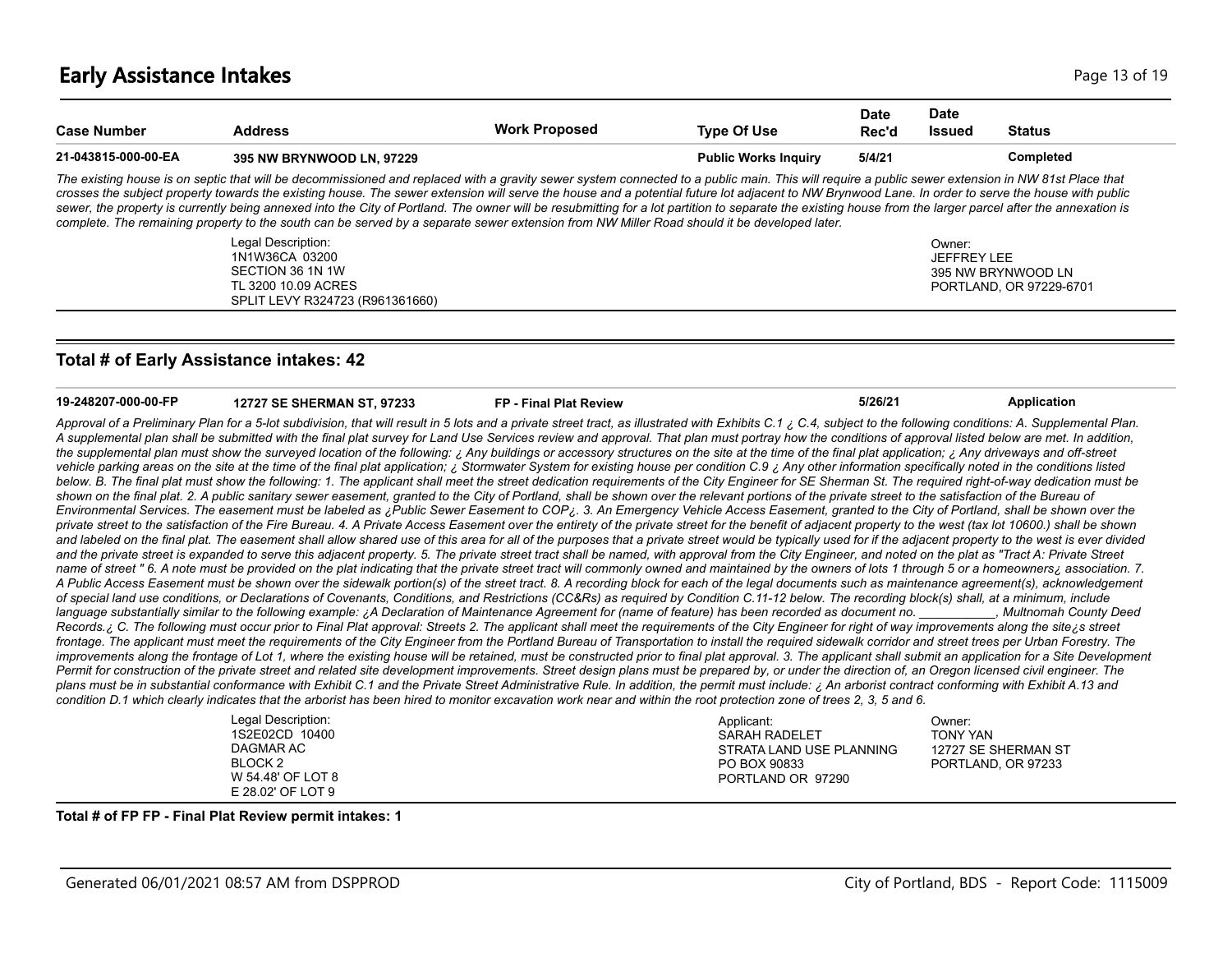## **Final Plat Intakes** Page 14 of 19

| <b>Case Number</b>                                                                                                                                                                                | <b>Address</b>                                                                                                                                                                                                                                                                                                                                                                                                  | <b>Work Proposed</b>                                                                                                                                                                                                                                                                     | <b>Type Of Use</b>                                                                                                                                                                                      | <b>Date</b><br>Rec'd | <b>Date</b><br><b>Issued</b>                                                    | <b>Status</b>                               |
|---------------------------------------------------------------------------------------------------------------------------------------------------------------------------------------------------|-----------------------------------------------------------------------------------------------------------------------------------------------------------------------------------------------------------------------------------------------------------------------------------------------------------------------------------------------------------------------------------------------------------------|------------------------------------------------------------------------------------------------------------------------------------------------------------------------------------------------------------------------------------------------------------------------------------------|---------------------------------------------------------------------------------------------------------------------------------------------------------------------------------------------------------|----------------------|---------------------------------------------------------------------------------|---------------------------------------------|
| Total # of Final Plat intakes: 1                                                                                                                                                                  |                                                                                                                                                                                                                                                                                                                                                                                                                 |                                                                                                                                                                                                                                                                                          |                                                                                                                                                                                                         |                      |                                                                                 |                                             |
| 21-046741-000-00-LU                                                                                                                                                                               | 3435 NE 52ND AVE, 97213                                                                                                                                                                                                                                                                                                                                                                                         | <b>AD - Adjustment</b>                                                                                                                                                                                                                                                                   | Type 2 procedure                                                                                                                                                                                        | 5/12/21              |                                                                                 | Incomplete                                  |
|                                                                                                                                                                                                   | Adjustment to side yard setback to allow ADU over 24' in length 1' from the south property line                                                                                                                                                                                                                                                                                                                 |                                                                                                                                                                                                                                                                                          |                                                                                                                                                                                                         |                      |                                                                                 |                                             |
|                                                                                                                                                                                                   | Legal Description:<br>1N2E30BA 00200<br><b>ROSE CITY PK</b><br>BLOCK 152<br>S 33' OF LOT 1<br>N 11' OF LOT 2                                                                                                                                                                                                                                                                                                    |                                                                                                                                                                                                                                                                                          | Applicant:<br><b>DAVE SPITZER</b><br><b>DMS ARCHITECTS</b><br>2325 NE 19TH AVE<br>PORTLAND, OR 97212                                                                                                    |                      | Owner:<br>3435 NE 52ND AVE<br>Owner:<br><b>RYAN PEARSON</b><br>3435 NE 52ND AVE | <b>MELODY PEARSON</b><br>PORTLAND, OR 97213 |
| 21-046672-000-00-LU                                                                                                                                                                               | 2411 NE 48TH AVE, 97213                                                                                                                                                                                                                                                                                                                                                                                         | <b>AD - Adjustment</b>                                                                                                                                                                                                                                                                   | Type 2 procedure                                                                                                                                                                                        | 5/12/21              |                                                                                 | PORTLAND, OR 97213<br>Incomplete            |
|                                                                                                                                                                                                   | neighboring property, at 2415 NE 48th Ave, has a driveway that separates the two homes.<br>Legal Description:<br>1N2E30CA 06300<br><b>ROSE CITY PK</b><br>BLOCK <sub>26</sub><br>LOT <sub>5</sub>                                                                                                                                                                                                               | within the 5' setback). The vertical wall will not increase the overall height of the home. The request is to reduce the building setback from 5' to 3' and 2' for eaves. Please note: The northern<br>Applicant:<br><b>DANIEL JAYNES</b><br>2411 NE 48TH AVE<br>PORTLAND, OR 97213-1921 |                                                                                                                                                                                                         |                      | Owner:<br><b>DANIEL JAYNES</b><br>2411 NE 48TH AVE                              | PORTLAND, OR 97213-1921                     |
|                                                                                                                                                                                                   |                                                                                                                                                                                                                                                                                                                                                                                                                 |                                                                                                                                                                                                                                                                                          | Applicant:<br><b>ELLEN CRIVELLA</b><br>2411 NE 48TH AVE<br>PORTLAND, OR 97213-1921                                                                                                                      |                      | Owner:<br><b>ELLEN CRIVELLA</b><br>2411 NE 48TH AVE                             | PORTLAND, OR 97213-1921                     |
| 21-052070-000-00-LU                                                                                                                                                                               | 5600 NE 42ND AVE, 97218                                                                                                                                                                                                                                                                                                                                                                                         | <b>AD - Adjustment</b>                                                                                                                                                                                                                                                                   | Type 2 procedure                                                                                                                                                                                        | 5/28/21              |                                                                                 | Application                                 |
| Reduce the main building entrance frequency required in the ¿m¿ overlay portion of the site. 4. Reduce the minimum parking space dimensions from 8.5 feet to 8 feet wide and from 18 feet to 17.5 | Redevelopment of the PCC Metropolitan Workforce Training Center (PCC Metro Center) site. The two existing PCC buildings on site will be replaced by a new, multi-story building on the southwest<br>corner of the site that will consolidate all of the college-related uses into a single facility. Adjustments requested to the following standards: 1. Reduce the amount of the NE 42nd Avenue frontage that |                                                                                                                                                                                                                                                                                          | will comply with the 10-foot maximum street lot line setback. 2. Reduce the minimum required landscaped setback adjacent to a residential zone from 10 feet to 8 feet along the north property line. 3. |                      |                                                                                 |                                             |

#### **Total # of LU AD - Adjustment permit intakes: 3**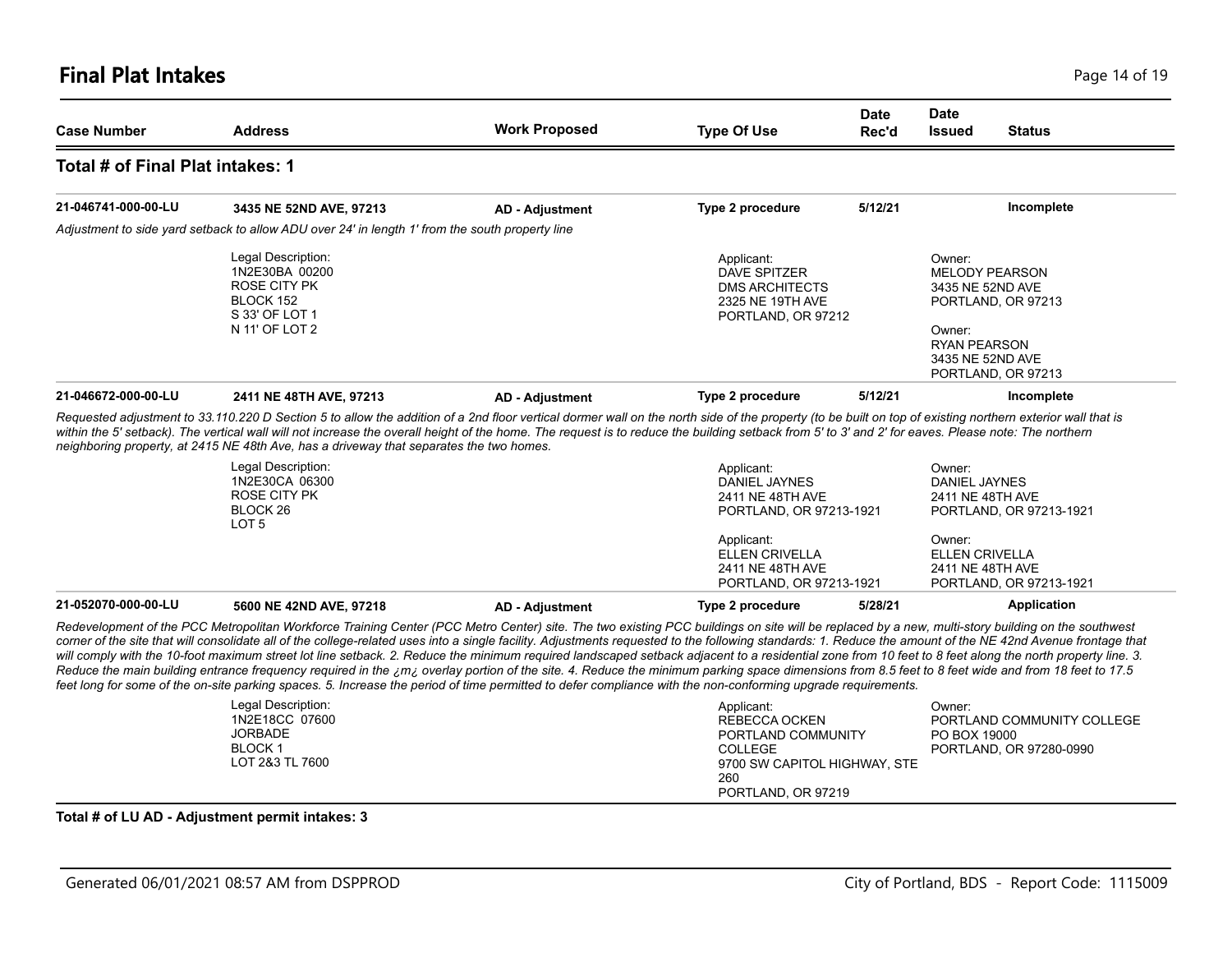## **Land Use Review Intakes** Page 15 of 19

| <b>Case Number</b>  | <b>Address</b>                                                                                                                                                                                                                                                                                                                                                                                                                                                                                                                                     | <b>Work Proposed</b>      | <b>Type Of Use</b>                                                                                                                      | <b>Date</b><br>Rec'd | <b>Date</b><br><b>Issued</b> | <b>Status</b>                                                                    |
|---------------------|----------------------------------------------------------------------------------------------------------------------------------------------------------------------------------------------------------------------------------------------------------------------------------------------------------------------------------------------------------------------------------------------------------------------------------------------------------------------------------------------------------------------------------------------------|---------------------------|-----------------------------------------------------------------------------------------------------------------------------------------|----------------------|------------------------------|----------------------------------------------------------------------------------|
| 21-045903-000-00-LU | 5100 S MACADAM AVE, 97239                                                                                                                                                                                                                                                                                                                                                                                                                                                                                                                          | DZ - Design Review        | Type 2 procedure                                                                                                                        | 5/10/21              |                              | Pending                                                                          |
|                     | The applicant is requesting Design Review Approval for two new rooftop generators and one generator in the parking area. The two rooftop generators will be a matte finish and located away from the<br>parapet edge so as not be visible from adjacent rights of way. The ground level generator will be 100% screened with metal paneling and replace existing bike parking which will be relocated.<br>Because the proposal is for exterior alterations to an existing building and site in the Design Overlay Zone, Design Review is required. |                           |                                                                                                                                         |                      |                              |                                                                                  |
|                     | Legal Description:<br>1S1E15BD 00200<br>SECTION 15 1S 1E<br>TL 200 1.80 ACRES                                                                                                                                                                                                                                                                                                                                                                                                                                                                      |                           | Applicant:<br><b>SHAWN HOMBERG</b><br>FFA ARCHITECTURE AND<br>INTERIORS. INC.<br>520 SW YAMHILL ST, STE 900<br>PORTLAND, OR 97204       |                      | Owner:<br><b>LLC</b>         | WL-SKB JOHNS LANDING 5100 OWNER<br>222 SW COLUMBIA ST #700<br>PORTLAND, OR 97201 |
| 21-048445-000-00-LU | 1312 SW 10TH AVE, 97201                                                                                                                                                                                                                                                                                                                                                                                                                                                                                                                            | <b>DZ</b> - Design Review | Type 2 procedure                                                                                                                        | 5/14/21              |                              | Pending                                                                          |
|                     | Installation of new HVAC units to serve the Church (1315 SW Park, R246484). The units must be installed outside and due to structural issues, the historic nature of the Church and lack of open<br>ground space on R246484) the units must be located on the adjacent parcel (1312 SW 10th Ave, R246486) within the landscape area that abuts the Church.                                                                                                                                                                                         |                           |                                                                                                                                         |                      |                              |                                                                                  |
|                     | Legal Description:<br>1S1E04AD 01000<br><b>PORTLAND</b><br>BLOCK 224<br>N 1/2 OF LOT 6<br>S 1/2 OF LOT 7, POTENTIAL ADDITIONAL TAX                                                                                                                                                                                                                                                                                                                                                                                                                 |                           | Applicant:<br><b>JENNIFER RINKUS</b><br><b>BAYSINGER PARTNERS</b><br><b>ARCHITECTURE</b><br>2410 N LOMBARD<br>PORTLAND, OR 97217        |                      | Owner:<br>PO BOX 2968        | ST JAMES APARTMENTS LP<br>PORTLAND, OR 97208                                     |
| 21-052066-000-00-LU | 3342 SE MORRISON ST, 97214                                                                                                                                                                                                                                                                                                                                                                                                                                                                                                                         | <b>DZ</b> - Design Review | Type 2 procedure                                                                                                                        | 5/28/21              |                              | Pending                                                                          |
|                     | Re-siding and replacement of windows on existing apartment building. No changes to impervious areas.                                                                                                                                                                                                                                                                                                                                                                                                                                               |                           |                                                                                                                                         |                      |                              |                                                                                  |
|                     | Legal Description:<br>1S1E01AB 23100<br>SUNNYSIDE & PLAT 2 & 3<br>BLOCK 17<br>LOT 1-12<br>$15 - 18$                                                                                                                                                                                                                                                                                                                                                                                                                                                |                           | Applicant:<br><b>RICHARD DOBROT</b><br><b>GBD ARCHITECTS</b><br><b>INCORPORATED</b><br>1120 NW COUCH ST, SUITE 300<br>PORTLAND OR 97209 |                      | Owner:                       | 33RD & MORRISON LLC ETAL<br>1140 SW 11TH AVE STE 500<br>PORTLAND, OR 97205       |

**Total # of LU DZ - Design Review permit intakes: 3**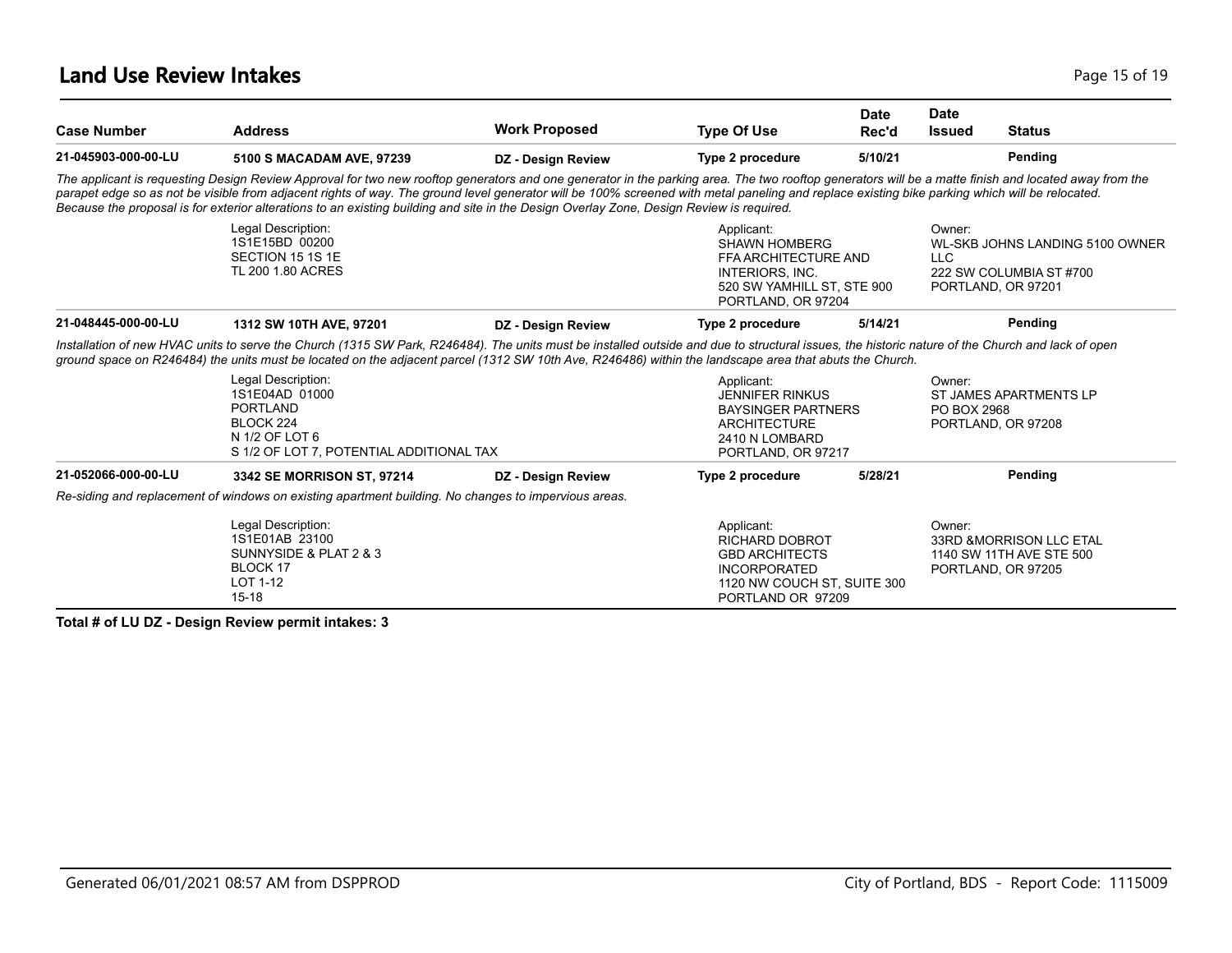## **Land Use Review Intakes** Page 16 of 19

| <b>Case Number</b>  | <b>Address</b>                                                                                                                                                                                | <b>Work Proposed</b>                           | <b>Type Of Use</b>                                                                                                                   | <b>Date</b><br>Rec'd | <b>Date</b><br><b>Issued</b>                  | <b>Status</b>                                                                                                         |
|---------------------|-----------------------------------------------------------------------------------------------------------------------------------------------------------------------------------------------|------------------------------------------------|--------------------------------------------------------------------------------------------------------------------------------------|----------------------|-----------------------------------------------|-----------------------------------------------------------------------------------------------------------------------|
| 21-044111-000-00-LU | 1211 SW 5TH AVE, 97204                                                                                                                                                                        | DZM - Design Review w/<br><b>Modifications</b> | Type 2 procedure                                                                                                                     | 5/4/21               |                                               | Incomplete                                                                                                            |
|                     | Design review w/3 modifications for 3 signs: (1) address numbers on SW 5th Ave for (PAC West) (1) wall mounted tenant directory on SW 6th Ave (1) freestanding PAC West letters on SW 6th Ave |                                                |                                                                                                                                      |                      |                                               |                                                                                                                       |
|                     | Legal Description:<br>1S1E03BC 00900<br><b>PORTLAND</b><br>BLOCK 167<br><b>LOT 1-8</b>                                                                                                        |                                                | Applicant:<br><b>HALEY ARNELL</b><br>TUBE ART GROUP<br>4243-A SE INTERNATIONAL WAY<br>MILWAUKIE, OR 97222                            |                      | Owner:<br>TR PACWEST LLC<br>CHICAGO, IL 60602 | 120 N LASALLE ST #2900                                                                                                |
|                     |                                                                                                                                                                                               |                                                | Applicant:<br><b>JACK BAILEY</b><br><b>TUBE ART GROUP</b><br>4243-A SE INTERNATIONAL WAY<br>MILWAUKIE, OR 97027                      |                      |                                               |                                                                                                                       |
|                     | Total # of LU DZM - Design Review w/ Modifications permit intakes: 1                                                                                                                          |                                                |                                                                                                                                      |                      |                                               |                                                                                                                       |
| 21-043023-000-00-LU | 1521 SW SKYLINE BLVD, 97221                                                                                                                                                                   | <b>EN</b> - Environmental Review               | <b>Type 2 procedure</b>                                                                                                              | 5/7/21               |                                               | Pending                                                                                                               |
|                     | New NSFR in Environmental Conservation Overlay Zone ("c" overlay). Two Adjustments are requested: 33.110.230 Main Entrances & 33.110.254.D Length of Street facing Garage Wall.               |                                                |                                                                                                                                      |                      |                                               |                                                                                                                       |
|                     | Legal Description:<br>1S1E06AC 02400<br><b>HIGHLANDS CREST</b><br>LOT 4 TL 2400                                                                                                               |                                                | Applicant:<br>NATHANIEL ROSEMEYER<br>MAIN STREET DEVELOPMENT<br>5331 SW MACADAM AVE #258<br><b>PMB 208</b><br>PORTLAND OR 97239      |                      | Owner:<br>4035 S KELLY AVE                    | MAIN STREET DEVELOPMENT INC<br>PORTLAND, OR 97239-4316                                                                |
|                     |                                                                                                                                                                                               |                                                | Applicant:<br><b>MARK DANE</b><br><b>MARK DANE PLANNING</b><br>12725 SW GLENHAVEN ST<br>PORTLAND, OR 97225                           |                      |                                               |                                                                                                                       |
|                     |                                                                                                                                                                                               |                                                | Applicant:<br><b>ERIC RYSTADT</b><br>MAIN STREET DEVELOPMENT<br>5331 SW MACADAM AVE, STE 258<br><b>PMB 208</b><br>PORTLAND, OR 97239 |                      |                                               |                                                                                                                       |
| 21-051288-000-00-LU | 4390 SW 58TH AVE, 97221                                                                                                                                                                       | <b>EN</b> - Environmental Review               | Type 2 procedure                                                                                                                     | 5/26/21              |                                               | Pending                                                                                                               |
|                     | Build a single family residence in approximately the center of the site which has access from the private road already developed to the west of the lot                                       |                                                |                                                                                                                                      |                      |                                               |                                                                                                                       |
|                     | Legal Description:<br>1S1E07CD 05200<br>SECTION 07 1S 1E<br>TL 5200 0.53 ACRES                                                                                                                |                                                | Applicant:<br><b>MICHAEL BIGGI</b><br>11175 SW ELLSON LN<br><b>TIGARD, OR 97223</b>                                                  |                      | Owner:                                        |                                                                                                                       |
|                     | Generated 06/01/2021 08:57 AM from DSPPROD                                                                                                                                                    |                                                |                                                                                                                                      |                      |                                               | <b>MICHAEL BIGGI</b><br>11175 SW ELLSON LN<br><b>TIGARD, OR 97223</b><br>City of Portland, BDS - Report Code: 1115009 |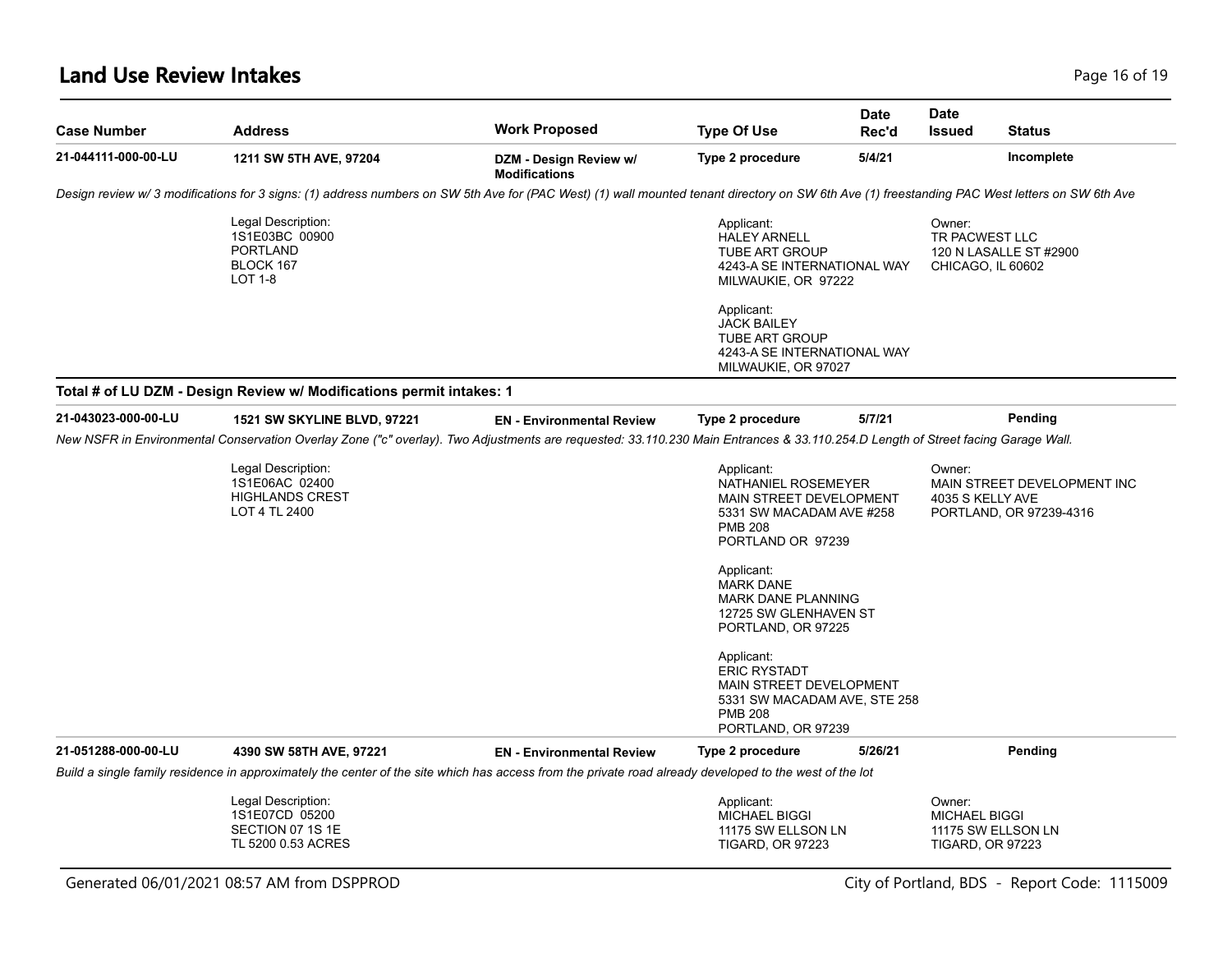## **Land Use Review Intakes** Page 17 of 19

| <b>Case Number</b>                              | <b>Address</b>                                                                                                                                                                                                                                                                                                                                                                                                                                                                                                                                                                                                                                                                                                        | <b>Work Proposed</b>                 | <b>Type Of Use</b>                                                                                      | Date<br>Rec'd | <b>Date</b><br><b>Issued</b>                                            | <b>Status</b>                                                                       |
|-------------------------------------------------|-----------------------------------------------------------------------------------------------------------------------------------------------------------------------------------------------------------------------------------------------------------------------------------------------------------------------------------------------------------------------------------------------------------------------------------------------------------------------------------------------------------------------------------------------------------------------------------------------------------------------------------------------------------------------------------------------------------------------|--------------------------------------|---------------------------------------------------------------------------------------------------------|---------------|-------------------------------------------------------------------------|-------------------------------------------------------------------------------------|
|                                                 | Total # of LU EN - Environmental Review permit intakes: 2                                                                                                                                                                                                                                                                                                                                                                                                                                                                                                                                                                                                                                                             |                                      |                                                                                                         |               |                                                                         |                                                                                     |
| 21-050110-000-00-LU                             | 315 NW 23RD AVE, 97210                                                                                                                                                                                                                                                                                                                                                                                                                                                                                                                                                                                                                                                                                                | <b>HR - Historic Resource Review</b> | Type 1x procedure                                                                                       | 5/21/21       |                                                                         | Pending                                                                             |
| the parking lot. This site is non-contributing. | Installation of two exterior signs along the eastern elevation facing NW 23rd: Sign 1 is a 38 square foot set of face lit channel letters reading "Ethan Allen". Sign will be black during the day and light<br>up white at night. This sign will be installed above the main entrance. Sign 2 is a 6 square foot blade sign that reads "Ethan Allen." This sign will be installed on the eastern wall close to the corner by                                                                                                                                                                                                                                                                                         |                                      |                                                                                                         |               |                                                                         |                                                                                     |
|                                                 | Legal Description:<br>1N1E33CB 02500<br><b>MEADS ADD</b><br>BLOCK 6<br>LOT 2&3                                                                                                                                                                                                                                                                                                                                                                                                                                                                                                                                                                                                                                        |                                      | Applicant:<br><b>ANDREW BOYTER</b><br><b>MALAYA SIGNS</b><br>7625 NE MLK BLVD<br>PORTLAND OREGON 97211  |               | Owner:<br><b>MAXEDA LLC</b><br>PO BOX 231033<br><b>TIGARD, OR 97281</b> |                                                                                     |
| 21-050301-000-00-LU                             | 132 SW 3RD AVE, 97204                                                                                                                                                                                                                                                                                                                                                                                                                                                                                                                                                                                                                                                                                                 | <b>HR</b> - Historic Resource Review | Type 1x procedure                                                                                       | 5/24/21       |                                                                         | Pending                                                                             |
| contributing resource.                          | Manufacture and install double sided blade sign with LED illuminated copy "Poboys" copy to be 1/2" clear acrylic push-thru with vinyl finish on sign face, diffuser vinyl to be applied second surface<br>"Cajun Creole Kitchen" copy to be 1/4" flush copy with vinyl finish on sign face, diffuser vinyl to be applied second surface copy to be backlit with white LED lighting. Top architectural element to be<br>1/2" acrylic illuminated with digitally printed aluminum with digitally printed finish. LED spot lights to be used to fully illuminate top architectural element. Proposed sign is approx 30 sq ft. This is a<br>Legal Description:                                                            |                                      | Applicant:                                                                                              |               | Owner:                                                                  |                                                                                     |
|                                                 | 1N1E34CD 02700                                                                                                                                                                                                                                                                                                                                                                                                                                                                                                                                                                                                                                                                                                        |                                      | CHRIS SLOVICK<br><b>RAMSAY SIGNS</b><br>9160 SE 74TH AVE<br>PORTLAND OR 97206                           |               |                                                                         | PORTER BUILDING LLC<br>810 SE BELMONT ST #100<br>PORTLAND, OR 97214                 |
| 21-047905-000-00-LU                             | 1405 S CORBETT HILL CIR, 97219                                                                                                                                                                                                                                                                                                                                                                                                                                                                                                                                                                                                                                                                                        | <b>HR</b> - Historic Resource Review | Type 2 procedure                                                                                        | 5/17/21       |                                                                         | Pending                                                                             |
|                                                 | Enlarge the at-grade viewing terrace by 460 sq ft (off north and east elevations). The existing brick on the viewing terrace will be removed and replaced (and the terrace extended) with blue stone.<br>Remove cherry tree on north side of house. Installation of french doors and extension of existing cornice on north elevation. Installation of a new door and mullioned window bank to match existing<br>colonial style on the northeast elevation. Installation of new french doors and extension of window height (with additional row of windows at bottom), as well as the extension of the existing cornice<br>and frieze to the 2-story service wing at a 45-degree angle from the northeast elevation. |                                      |                                                                                                         |               |                                                                         |                                                                                     |
|                                                 | Legal Description:<br>1S1E34DA 01900<br><b>HL CORBETT ESTATES</b><br>BLOCK <sub>2</sub><br>LOT 10 TL 1900                                                                                                                                                                                                                                                                                                                                                                                                                                                                                                                                                                                                             |                                      | Applicant:<br><b>TONIA CAPUANA</b><br><b>JHL DESIGN</b><br>1620 SE HAWTHORNE BLVD<br>PORTLAND, OR 97214 |               | Owner:                                                                  | <b>TRYON HILL ESTATES LLC</b><br>1405 S CORBETT HILL CIR<br>PORTLAND, OR 97219-8099 |
| 21-049397-000-00-LU                             | 3024 NE 23RD AVE, 97212                                                                                                                                                                                                                                                                                                                                                                                                                                                                                                                                                                                                                                                                                               | <b>HR - Historic Resource Review</b> | Type 2 procedure                                                                                        | 5/20/21       |                                                                         | Pending                                                                             |
| disrepair. This is a contributing structure.    | Remove and replace 24 windows that match the historical look of the originals and are the same size as the windows being replaced. The current windows all have some rot and are in some sort of                                                                                                                                                                                                                                                                                                                                                                                                                                                                                                                      |                                      |                                                                                                         |               |                                                                         |                                                                                     |
|                                                 | Legal Description:<br>1N1E26AA 15700<br><b>IRVINGTON</b><br>BLOCK 3<br>LOT 18<br>S 3' OF LOT 19                                                                                                                                                                                                                                                                                                                                                                                                                                                                                                                                                                                                                       |                                      | Applicant:<br>PAUL CARLIN<br>3737 NE WASCO ST<br>PORTLAND, OR 97232                                     |               | Owner:<br>PAUL CARLIN<br>1850 E 27TH AVE<br>Owner:                      | EUGENE, OR 97401-1649                                                               |
|                                                 |                                                                                                                                                                                                                                                                                                                                                                                                                                                                                                                                                                                                                                                                                                                       |                                      |                                                                                                         |               | 1850 E 27TH AVE                                                         | <b>MAUREEN DELANEY</b><br>EUGENE, OR 97401-1649                                     |
|                                                 | Generated 06/01/2021 08:57 AM from DSPPROD                                                                                                                                                                                                                                                                                                                                                                                                                                                                                                                                                                                                                                                                            |                                      |                                                                                                         |               |                                                                         | City of Portland, BDS - Report Code: 1115009                                        |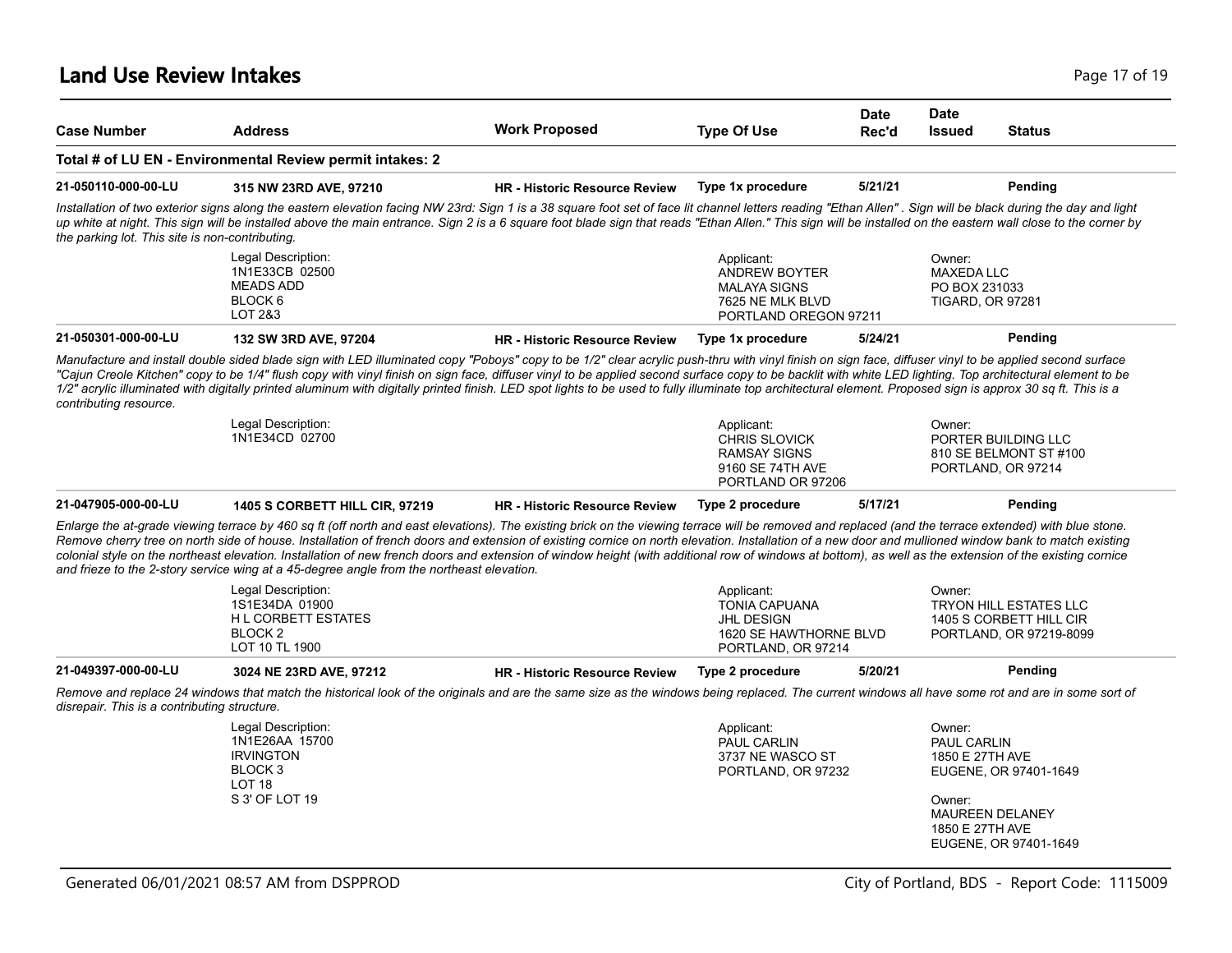## **Land Use Review Intakes** Page 18 of 19

| <b>Case Number</b>  | <b>Address</b>                                                                                                                                                                                                                                                                                                                                                                                                                                                                  | <b>Work Proposed</b>                             | <b>Type Of Use</b>                                                                                                         | <b>Date</b><br>Rec'd | Date<br><b>Issued</b>                               | <b>Status</b>                                                                 |
|---------------------|---------------------------------------------------------------------------------------------------------------------------------------------------------------------------------------------------------------------------------------------------------------------------------------------------------------------------------------------------------------------------------------------------------------------------------------------------------------------------------|--------------------------------------------------|----------------------------------------------------------------------------------------------------------------------------|----------------------|-----------------------------------------------------|-------------------------------------------------------------------------------|
| 21-050853-000-00-LU | 2229 NE 8TH AVE, 97212                                                                                                                                                                                                                                                                                                                                                                                                                                                          | <b>HR - Historic Resource Review</b>             | Type 2 procedure                                                                                                           | 5/25/21              |                                                     | Pending                                                                       |
|                     | 18', 2-story addition to the back of the house matching the width of the exisiting. Addition to match expression of existing house in roof form, massing and materials. Remove non-historic cedar shake<br>siding, and restore original 1x6 T&G siding and associated trim. Window replacement of existing. Since the house encroaches into the north setback by 1'8" and the width of the addition matches the<br>existing, an Adjustment to that standard is being requested. |                                                  |                                                                                                                            |                      |                                                     |                                                                               |
|                     | Legal Description:<br>1N1E26CB 15300<br><b>WEST IRVINGTON</b><br>BLOCK 119<br>LOT <sub>3</sub>                                                                                                                                                                                                                                                                                                                                                                                  |                                                  | Applicant:<br><b>DARREN SCHROEDER</b><br>DARREN SCHROEDER DESIGN<br>AND CONSULTING<br>716 SE 45TH AVE<br>PORTLAND OR 97215 |                      | Owner:<br><b>2229 NE 8TH AVE</b>                    | NICHOLAS ARNERICH<br>PORTLAND, OR 97212-3804                                  |
|                     | Total # of LU HR - Historic Resource Review permit intakes: 5                                                                                                                                                                                                                                                                                                                                                                                                                   |                                                  |                                                                                                                            |                      |                                                     |                                                                               |
| 21-049469-000-00-LU | 2005 NE 22ND AVE, 97212                                                                                                                                                                                                                                                                                                                                                                                                                                                         | <b>HRB - Historic Design Tier B</b>              | Type 1 procedure new                                                                                                       | 5/20/21              |                                                     | Pending                                                                       |
|                     | Window replacement - Double pane wood window (Marvin) on the SE corner of the house. Front porch repair - Replaced and shored up the framing of the porch near the foundation, replaced liner for<br>water displacement, new handrails, used same decking and siding. Liner drains water to the gutter then to a downspout to drain to the yard.                                                                                                                                |                                                  |                                                                                                                            |                      |                                                     |                                                                               |
|                     | Legal Description:<br>1N1E26DD 10300<br>JOHN IRVINGS 1ST ADD<br>BLOCK 18<br>S 50' OF LOT 15&16                                                                                                                                                                                                                                                                                                                                                                                  |                                                  | Applicant:<br><b>SEAN KAHRHOFF</b><br>2005 NE 22ND AVE<br>PORTLAND, OR 97212                                               |                      | Owner:<br><b>EDITH KAHRHOFF</b><br>2005 NE 22ND AVE | PORTLAND, OR 97212                                                            |
|                     |                                                                                                                                                                                                                                                                                                                                                                                                                                                                                 |                                                  |                                                                                                                            |                      | Owner:<br><b>SEAN KAHRHOFF</b><br>2005 NE 22ND AVE  | PORTLAND, OR 97212                                                            |
|                     | Total # of LU HRB - Historic Design Tier B permit intakes: 1                                                                                                                                                                                                                                                                                                                                                                                                                    |                                                  |                                                                                                                            |                      |                                                     |                                                                               |
| 21-050759-000-00-LU | 7922 SE COOPER ST, 97206                                                                                                                                                                                                                                                                                                                                                                                                                                                        | <b>LDP - Land Division Review</b><br>(Partition) | Type 1x procedure                                                                                                          | 5/25/21              |                                                     | Pending                                                                       |
|                     | Land Division to divide the existing site into three lots. The site is currently vacant. Each lot will be developed with a house and detached ADU.                                                                                                                                                                                                                                                                                                                              |                                                  |                                                                                                                            |                      |                                                     |                                                                               |
|                     | Legal Description:<br>1S2E20AA 07300<br>SECTION 20 1S 2E<br>TL 7300 0.26 ACRES                                                                                                                                                                                                                                                                                                                                                                                                  |                                                  | Applicant:<br><b>SARAH RADELET</b><br>STRATA LAND USE PLANNING<br>PO BOX 90833                                             |                      | Owner:                                              | PORTLAND HOUSEWORKS LLC<br>5901 S MACADAM AVE #108<br>PORTLAND, OR 97239-3622 |